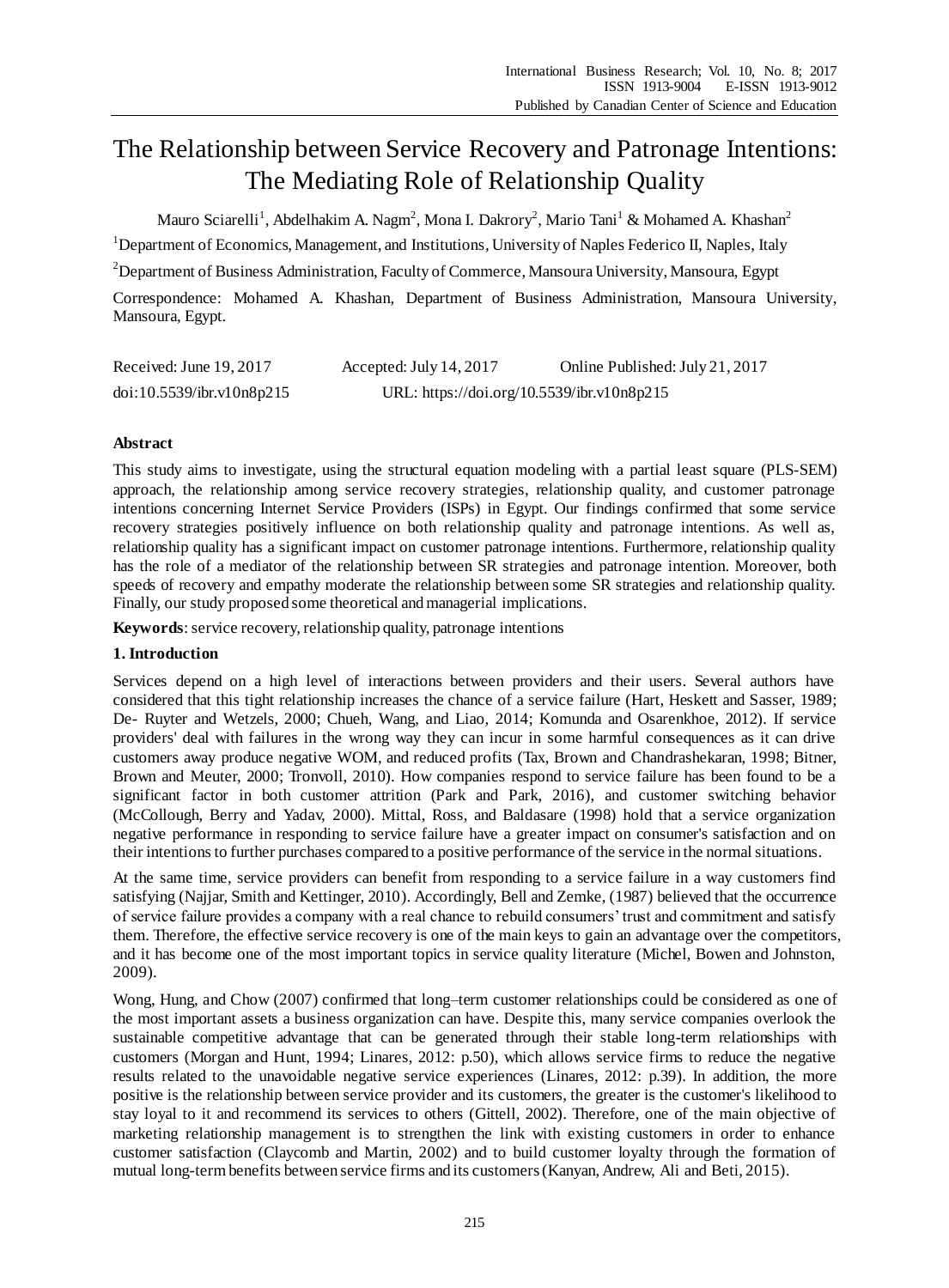Even if customer patronage behavior is surely not a new topic in service marketing literature (Tagashira and Minami, 2016) it is still considered a central strategy for being successful in service industries (Darian, Wiman, and Tucci, 2005; Ganesh, Reynolds and Luckett, 2007; Zolfagharian and Paswan, 2009). Moreover, it represents a major concern for managers because it enables them to identify and target those consumers most likely to purchase (Pan and Zinkhan, 2006, Patney, 2010).

Information and Communications Technology (ICT) is considered one of the core components of a knowledge economy, as well as its role in supporting economic and social development. In the case of Egypt, ICT sector contributes 10.2% to the Egyptian economic growth, as well as its valuable contribution to the Egyptian GDP (economic indicators of the Egyptian economy's annual and quarterly, the Ministry of Planning, June 2016). It is a noticeable increase in the number of internet Egyptian customers, as the ratio of ADSL subscribers was increased in January-March 2016 compared to January-March 2015 by 22.5% (Information and Communications Technology Indicators Bulletin, March 2016). These elements have driven the choice of the sector we have focused on in this paper.

Smith (2007) suggests that the effectiveness of various service recovery strategies changes in different settings. So that the service recovery is a contextual phenomenon, needed to be tested in different environments. Moreover, according to Lin (2006), the lack of control on all the service-delivering processes and the need to interact with different customers make services more prone to failures, errors, and complaints than manufacturing products. The interactions open the door to miscommunication, increasing the probability of a service failure.

According to the national telecommunication regulatory authority (NTRA) reports (website: www.tra.gov.eg), the telecommunications sector is more prone to service failure than many others as shown by the relative increase in the number of customers' complaints, as well as the relative delay in dealing with them by some Internet service providers. The reports show that the number of complaints filed by customers is increasing for most companies. In addition, the various providers have not shown a standard period of handling the complaint. This evidence encourages us to explore the perception of ADSL internet customers regarding the provider's service recovery efforts and its relation with relationship quality and patronage intentions in the eastern communities.

This study seeks to explore the role of SR strategies on the quality of the relationship between the service provider and its customers, and how both of them can help to understand customers' patronage intention. In this, we have focused on the internet sector, as these factors have not been tested before in this context. Previous studies have looked into the relationship of service recovery strategies and consumer's re-patronage intentions, and the one between SR strategies and the service recovery satisfaction. In this paper, we advance the existing knowledge complementing these traditional approaches using a broader definition of SR strategies and examining its influence on relationship quality as a whole and on patronage intentions.

## **2. Theoretical Background and Hypotheses**

#### *2.1 Service Recovery (SR)*

British Airways used service recovery in 1989 to help focus front-line staff attention on the customer (Li-hua, 2006). According to Zemke and Bell (1990), service recovery is "a thought-out process for returning aggravated customers to a state of satisfaction with the company after a service has failed to exceed the customer's expectations". SR contains all strategies, actions, and tactics a service provider undertakes to respond to a service failure, in order to satisfy customers and retain them (Andreassen, 2000; Miller, Craighead, and Karwan, 2000; Petzer, Steyn and Mostert 2009). It encompasses all the corrective actions to respond to a poor quality service (Gronroos, 1988). According to Boshoff (1999), it is effective only when a company adopts a proactive approach going beyond re-establishing the "normal state".

Service recovery (SR) has been often approached, in service marketing studies, as the results of a combination of strategies the company can adopt in order to deal with service failure. In the following lines, we report the strategies and techniques of service recovery that taken into account:

The first strategy in an SR process is to make an apology (Zemke and Bell, 1990). Apologies let the customer know that the company acknowledges its responsibility for the failure (Ennew and Schoefer, 2003; Liao, 2007). Apologies help in creating an empathic link between company and its customers (Liao, 2007). Some authors (Battaglia, Borchardt, Afonso Sellitto and Medeiros Pereira, 2012; Levesque and McDougall, 2000) suggested that its effectiveness depends on the severity of the failure, and on the willingness to provide some form of compensation.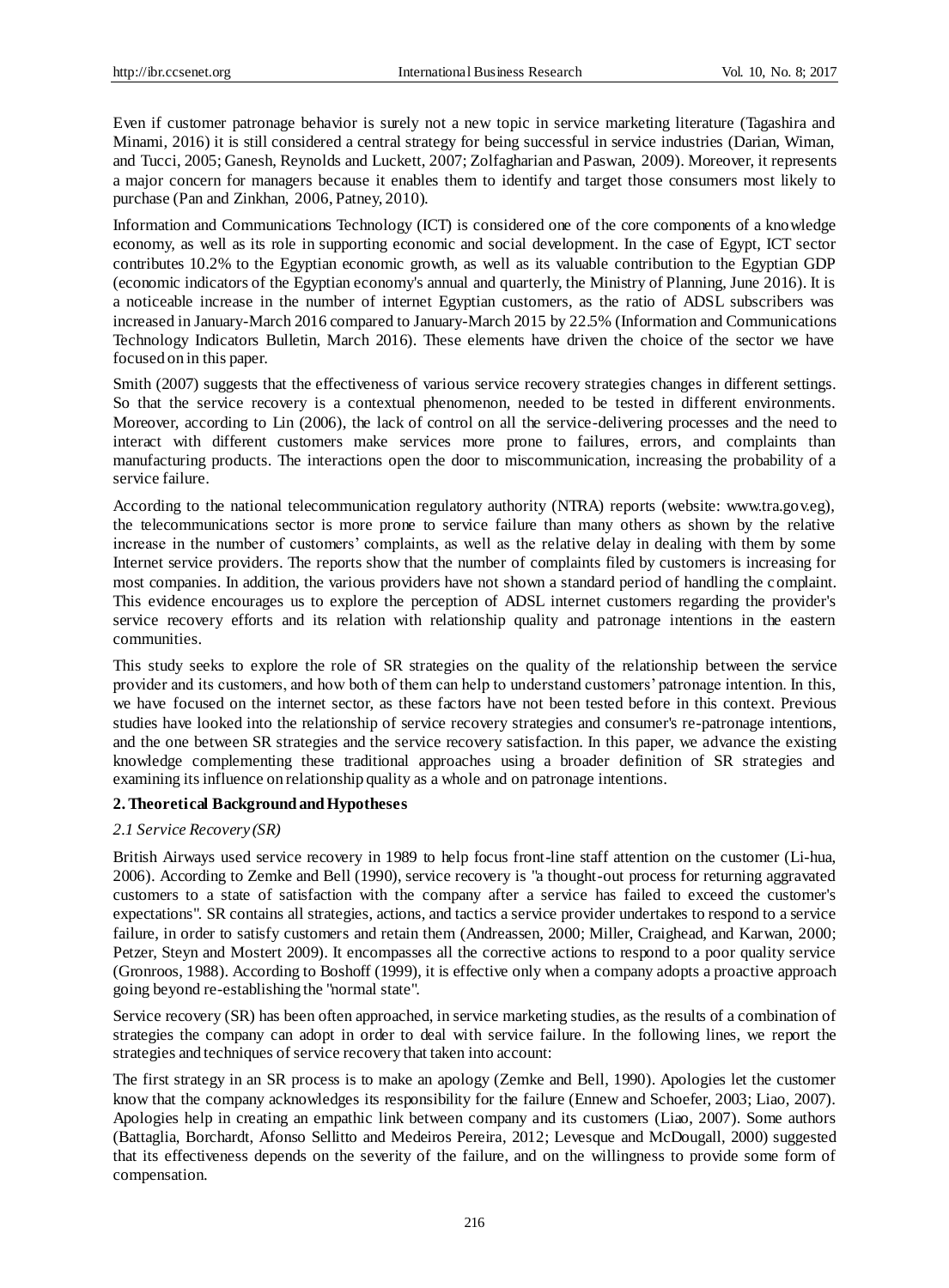The second strategy is problem solving, often seen as the main recovery strategy. It restores the service in its normal state. It also shows the provider's skills in dealing with the failure causes, and in planning and implementing corrective actions (Battaglia et al., 2012). Problem solving should be fast (Parasuraman, Berry and Zeithaml, 1991) and effective (Levesque and McDougall, 2000) as if it fails, it will damage the relationship with the customer.

A third strategy involves explaining the causes of the failure openly. It refers to an explanation of the causes of occurrence the service problem in an obvious and specific way (Conlon and Murray, 1996; Boshoff, 1999). In other words, explain what might have caused the service failure (Liao, 2007). Therefore, it must not be an attempt or a way for the service providers to place the blame on someone else, because it may create negative outcomes (Liao, 2007).

The fourth strategy is about giving some kind of value-added compensation to restore the service value proposition (Boshoff, 1999). It often involves giving back money to the customer and it may be required when the failure could not be fixed (Levesque and McDougall, 2000), other times it comes in the form of free access to future services free and/or discounts (Ennew and Schoefer, 2003).

A fifth strategy to deal with SR is the follow-up. Following-up happens when the company contacts the consumers after recovery efforts to know if he/she has been satisfied with the recovery process itself (Ennew and Schoefer, 2003). Moreover, it refers to the situation in which the service firm provides its consumers with all information needed about his/her complaint and what is being done to resolve it (Boshoff, 1999; Boshoff, Hoogendoorn and van der Kraan, 2005).

Two other factors impact on relationship quality: speed of recovery, and empathy. The speed of recovery can be seen as a way to lessen the customer's difficulties (Battaglia, et al., 2012). Johnston and Clark (2005) hold that finding, and fixing, failures was one of the roots of SR. A delay in response increases the customer resentment and it negatively affects service quality perception (Boshoff, 1999). An emphatic answer shows that the company cares for the specific interest of each single customer (Zeithaml, Parasuraman, and Berry, 1990, p. 26) and that it tries to reduce his/hers inconvenience (Boshoff, 1999). According to Liao (2007), SR itself asks for an empathizing employee's behavior in dealing with affected customers; employees should understand the customer perspective (Krishna, Dangayach, and Jain, 2011; Battaglia et al., 2012).

## *2.2 Relationship Quality (RQ)*

Relationship quality is the degree in which the relationship may help consumers in fulfilling some of their needs (Hennig-Thurau and Klee, 1997; p. 752). It also refers to the consumer's overall assessment of the relationship strength and the extent to which it fulfills the consumer's expectations based on their experience with the business firm (Crosby, Evans, Cowles, 1990; Smith, 1998, p. 78). Relationship quality literature confirmed that it is a multi-dimensional construct, which consists of three interrelated constructs namely customer satisfaction, trust, and commitment that may help to reduce consumer's uncertainty feelings concerning its relation with the service provider (Morgan and Hunt, 1994; Dorsch, Swanson, Kelley, 1998; Woo and Ennew, 2004; Vesel and Zabkar, 2010; Doaei, Rezaei and Khajei, 2011; Kim Jung-Eun and Lee, 2012).

*Customer satisfaction* is usually considered as a central element in the relationship marketing literature. Generally, satisfaction pointed to the customer's fulfillment response, it is a judgment that a product or service characteristics, or the product or service itself, may be used to reach a satisfying level of consumption-related fulfillment (Oliver, 1997, p. 13). In 1981 (p. 27), Oliver defines customer satisfaction as "Summary emotional state resulting when the emotion surrounding disconfirmed expectations is coupled with the consumer's prior feelings about the consumption experience"(Andreassen, 2000). Choi and La (2013), suggest that service recovery satisfaction (SRS), sometimes referred to as the complaint handling (Tax et al. 1998; Orsingher, Valentini and De Angelis, 2010), is the customer's assessment of how a service failure handled by the service provider. It is also described as the degree to which the consumer has promising or satisfactory feelings toward the provider recovery activities (Chang, 2004). So that, SRS is a critical issue because of its role in maintaining and strengthening the relationship between service provider and its customers (Fornell and Wernerfelt, 1987).

*Customer Trust* is the second pillar in this relationship quality. Anderson and Weitz, (1989) defined it as "one party's belief that its needs will be fulfilled in the future by actions undertaken by the other party" (p. 312). Moorman, Deshpande, and Zaltman (1993) argue that trust is the consumer's belief or attitude toward the service provider integrity, they included in trust both attitudinal (belief, trustworthiness, confidence) and behavioral intention (reliance). Therefore, Moorman et al. (1993) define customer trust as "a willingness to rely on an exchange partner in whom one has confidence"(p. 315). Morgan and Hunt (1994) define it as "confidence in an exchange partner's reliability and integrity "(p. 23). Therefore, both definitions of Moorman et al. (1993) and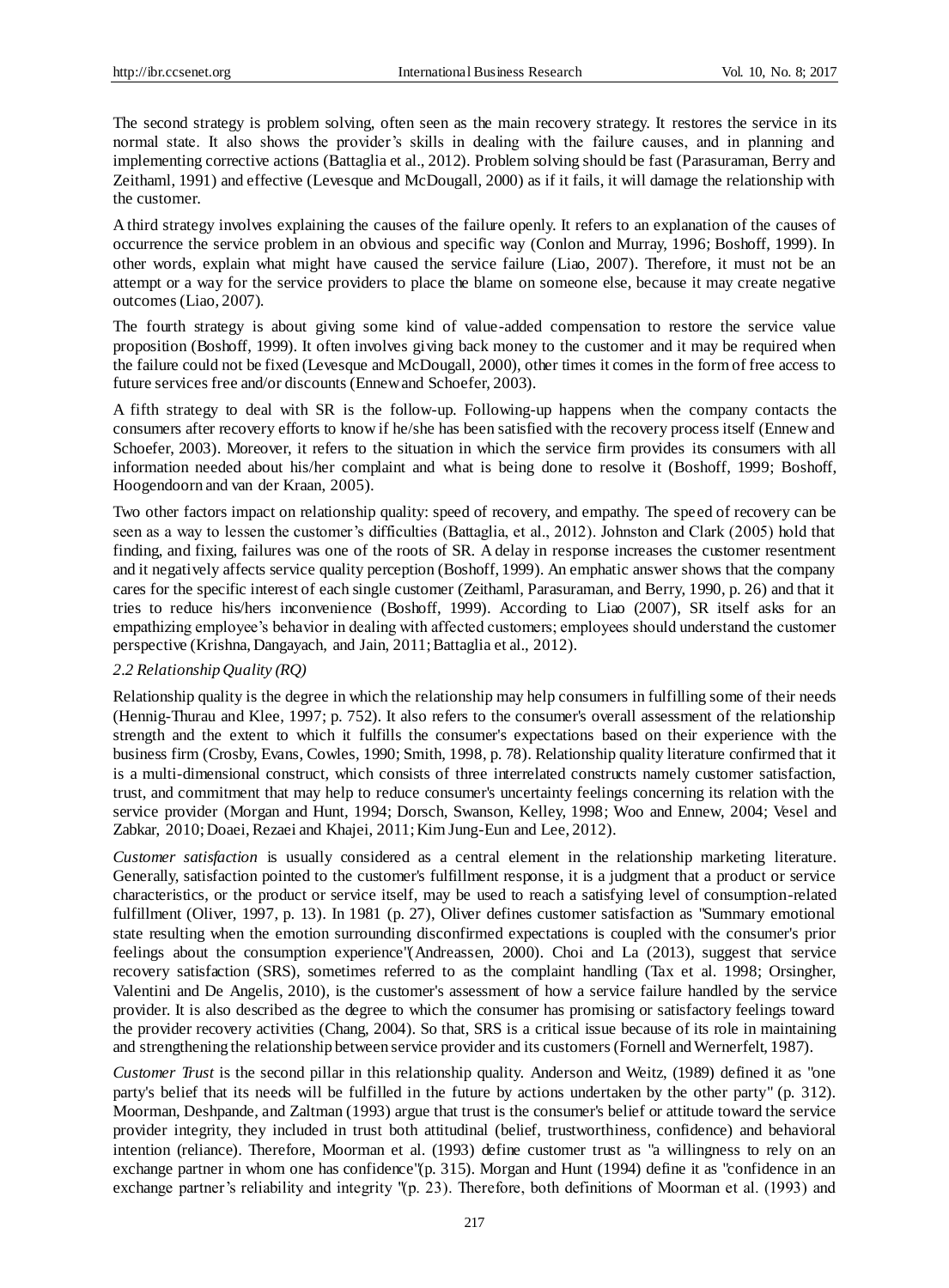Morgan and Hunt (1994) emphasize the importance of confidence in exchange partner's (Ok, 2004).

Last, but not least there is the *Customer commitment*. It has a great importance in building relationships with customers as it seen as the key predictor of customer retention (Morgan and Hunt, 1994). Moorman, Zaltman, and Deshpande (1992) defined commitment as "a continuing desire to keep a valued relationship" (p.316). Likewise, Morgan and Hunt (1994) defined it as "an exchange partner believing that an ongoing relationship with another is so important as to warrant maximum efforts at maintaining it". Building on Morgan and Hunt's (1994) definition Lacey, Suh and Morgan (2007) described it as a customer's continuous desire to stay in the relationship with a firm accompanied by his or her willingness to make efforts at maintaining that relationship. It has been defined as an inner desire to maintain a relationship with the service provider over time (Ok, 2004; Jones, Fox, Taylor and Fabrigar 2010).

## *2.3 Patronage Intentions (PI)*

According to Rust et al. (1999) patronage intention is the customer's attitude towards the service firm as it refers to the combined effect of his/her various evaluations of the firm service dimensions (Zolfagharian and Paswan, 2009; Patney, 2010). It is an overall measure capturing likelihood and willingness to shop from the service provider, willingness to recommend to others and willingness to revisit (Grewal, Baker, Levy and Voss, 2003). It also refers to loyalty for the shopping mall, the likelihood of returning to the shop, and the likelihood of recommending the mall to others (Rahman, Wong and Yu, 2016). It contains WOM intentions, willingness to pay more, future switching intentions, intention to purchase, and repurchase/repatronage intention (Diddi and Niehm, 2016).

## *2.4 Service Recovery and Patronage Intentions*

Starting from service failure implicitly defined as a problem of service quality (Gronroos, 1988, p. 13). Gronroos (1988) mentioned that service recovery after failure was to be considered as the provider's reaction to its poor service quality and he considered it as part of service quality dimensions. Prior studies have confirmed a direct influence of service quality on both repurchase intentions and willingness to recommend (Zeithaml, Berry and Parasuraman, 1996). Baker, Parasuraman, Grewal, and Voss. (2002) also stated that customer perceptions of interpersonal service quality influence his/hers patronage intentions towards the company. Ogwo and Igwe (2012) found that service quality has affected positively on customer patronage. Moreover, service quality (i.e. reliability, personal interaction, and problem solving) directly influences customer's retail patronage intentions (Lee, Fairhust and Lee, 2009). In addition, Wirtz and Mattila (2004) confirmed that SR dimensions (compensation, recovery speed, and apology) effects on repatronage/repurchase intentions –as a part of patronage intentions according to Sadachar (2014), and Diddi and Niehm (2016). Therefore, we propose the following set of hypotheses:

H1: (from a to e): Each service recovery strategy (Making an apology; Problem Solving; Providing Explanations; Compensation; Follow-up) has a significant positive effect on patronage intentions.

## *2.5 Service Recovery and Relationship Quality*

Based on the literature review, the attributes of satisfaction, trust and commitment are the factors needed to measure the relationship quality construct. Previous studies found that some service recovery dimensions had a direct effect on service recovery satisfaction as a dimension of relationship quality (Tax et al., 1998; Wirtz and Mattila, 2004; Duffy, Miller and Bexley, 2006; Kim, 2007; Komunda and Osarenkhoe, 2012; Yaya, Marimon and Casadesus, 2013; Kandulapati and Bellamkonda, 2014; Stratemeyer, Geringer and Canton, 2014; Mostafa, Lages, and Sääksjärvi, 2014). In addition, SR justice further leads to customers trust (DeWitt, Nhuyen and Marshall, 2008). Therefore, we propose the following hypotheses:

H2: (from a to e): Each service recovery strategy (Making an apology; Problem Solving; Providing Explanations; Compensation; Follow-up) has a significant positive effect on relationship quality.

## *2.6 Relationship Quality and Patronage Intentions*

Park, Choi, Kim, and Rho (2015) confirmed that customer trust has a direct effect on patronage intentions. In addition, customer satisfaction affects directly patronage intentions (Sadachar, 2014; Sharma, 2015). Furthermore, customer satisfaction affects on behavioral responses, repatronage/ repurchase intentions (Choi and Chu, 2001; Wirtz and Mattila, 2004). Moreover, Wirtz and Mattila (2004) have found that SRS fully mediates the relationship between three SR strategies namely: apologizing, compensation, speed of recovery and repatronage/repurchase intentions. Therefore, we formulate the following hypotheses:

H3: Relationship quality has a positive effect on patronage intentions.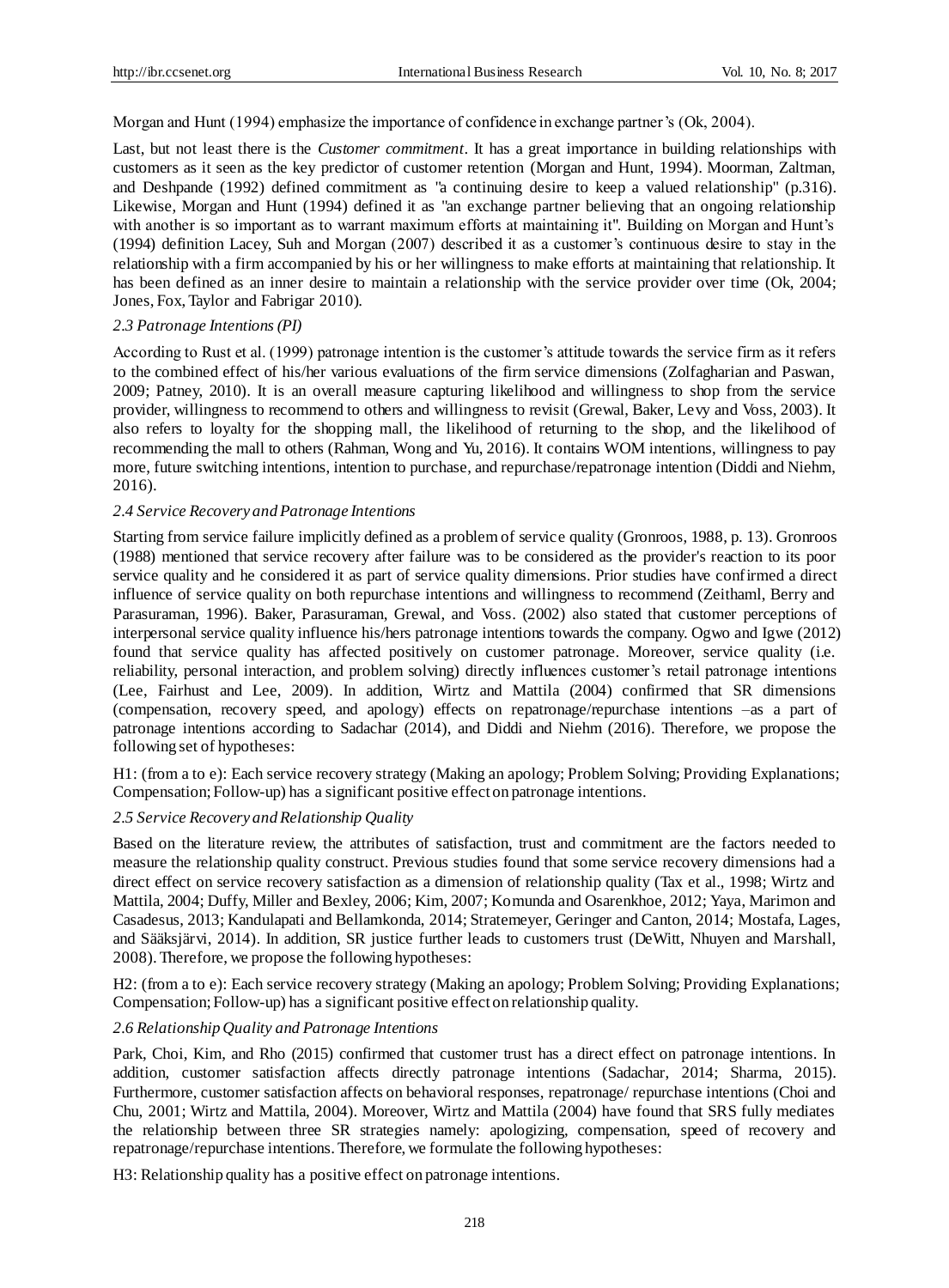H4: (from a to e): Relationship quality mediates the positive effect of each service recovery strategy (Making an apology; Problem Solving; Providing Explanations; Compensation; Follow-up) on patronage intentions.

## *2.7 Speed of Recovery and Empathy Moderate Service Recovery Strategies Effect on Relationship Quality*

The speed of Recovery is a way to reduce the customer's difficulties related to a given service failure (Battaglia, et al., 2012). A fast response can help in creating a more positive customer's service perception (Boshoff, 1999). At the same time, customers expect the company to acknowledge the difficulties service failures are imposing on them and they expect to be dealt with in an emphatic way. This behavior can be considered as a proxy for how much the company really cares about the customer's satisfaction (Zeithaml et al., 1990, p. 26). According to Liao (2007), these two elements are so important that they could even be considered as specific dimensions of Service Recovery. Other scholars have found that they are needed to really understand the customer perspective and to relate with him (Krishna et al., 2011; Battaglia et al., 2012).Therefore, we propose the following set of hypotheses:

H5: (from a to e): Speed of recovery moderates the positive relationship between each service recovery strategy (Making an apology; Problem Solving; Providing Explanations; Compensation; Follow-up) and relationship quality

H6: (from a to e): Empathy moderates the positive relationship between each service recovery strategy (Making an apology; Problem Solving; Providing Explanations; Compensation; Follow-up) and relationship quality

We illustrate the theoretical model in the figure  $(1)$ .



Figure 1. The theoretical model

## **3. Method**

#### *3.1 Measures*

To measure service recovery strategies, we have combined several different measures defined and validated in the literature (Boshoff, 1999; Boshoff et al., 2005, Kau and Loh, 2006; Kim, 2007; Liao, 2007; Del Rio-Lanza, Vázquez-Casielles, and Díaz-Martín; 2009). To measure relationship quality we depend on the measure developed by Kim et al. (2012). In order to measure patronage intentions, we have adopted the scale defined by Grewal et al. (2003) and we have combined it with items of the scale from Zolfagharian and Paswan (2009). In the end, we have used 25 items to measure service recovery, 13 items for relationship quality; and 3 items for patronage intentions rated on a 5-point Likert scale (from 1- fully disagree to 5 - fully agree).

#### *3.2 Sample and Data Collection*

We have decided to survey a sample of the Egyptian internet service user with high-speed ADSL lines in Dakahlia governorate. To sample this population and to distribute the questionnaire, which we have developed according to the literature review, we have used a social network service (Facebook) and the service provider's sites; the participants could access the Internet-based questionnaires (online survey) using Google drive as the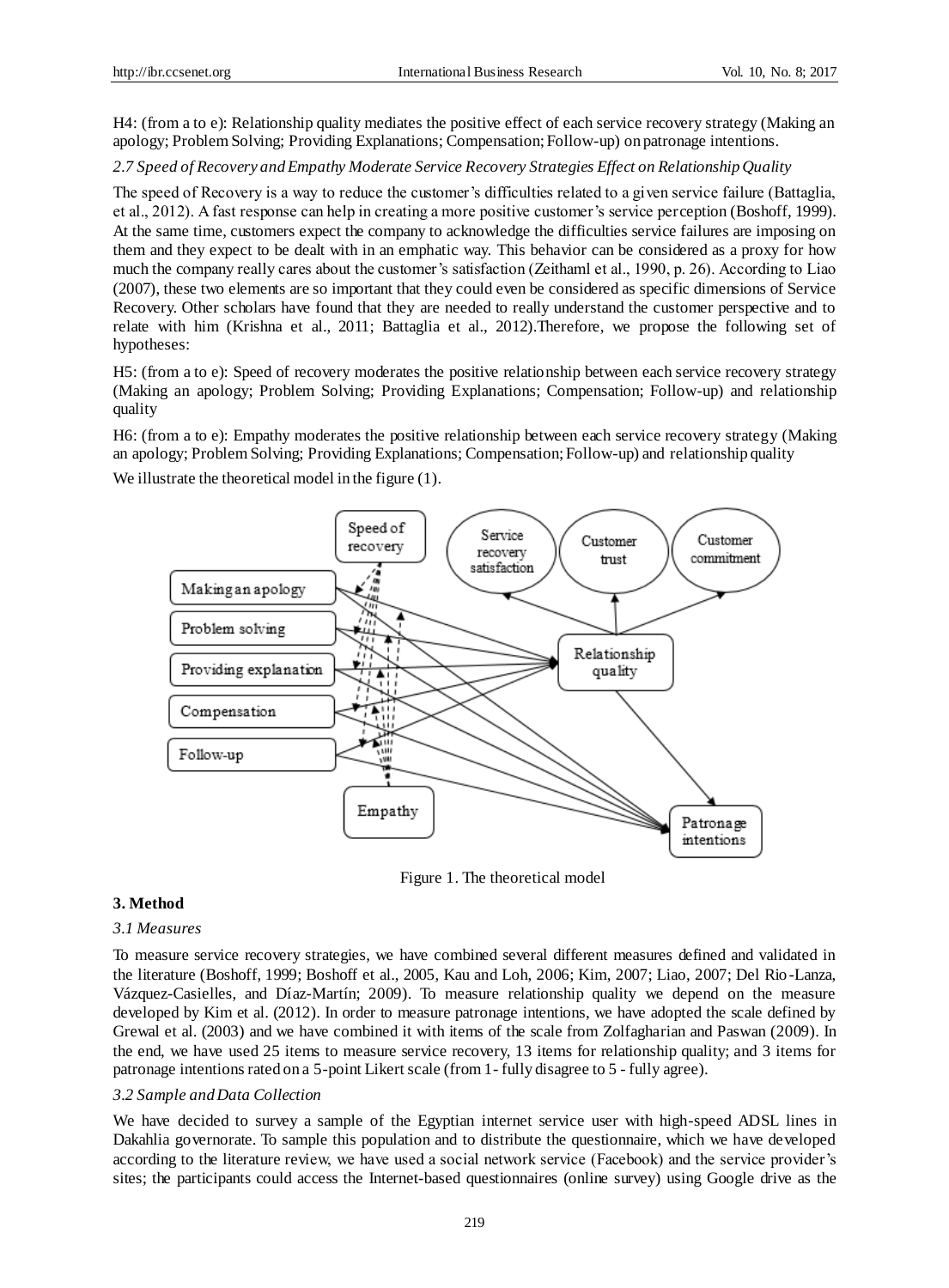platform. The sampling process lasted 1 month from April 28th to May 27th, 2016. The number of complete questionnaires is 430.

The questionnaire was revised after a pilot test needed to evaluate the validity and reliability of its items. The initial version was administered to people that had already suffered service failure and to several Internet professionals, to ensure that the target respondents understood the scales used. Then, we gathered data from sample units. Meanwhile, there is no a definite list of Egyptian internet subscribers we have used the convenience sampling in order to collect our data from respondents (San Mart *fi and Herrero, 2012)*.

The procedures of collecting our data from respondents were sub-divided into two stages. Firstly, two filtering questions were asked to ensure that the respondents were effectively living in the Dakahlia governorate then a second question was used to identify those who had been exposed to a service failure by their current ISP. Another step to assure the questionnaire validity was to include in it two reverse items. All the respondent features showed in the table (1).

#### **4. Analysis and Results**

We have analyzed our data using a PLS-SEM approach, as it is less sensitive to the multivariate normal distribution dilemma (Wang, Yeh, and Liao, 2013), moreover it is more suitable to analyze small sample sizes, and/or models with a large number of constructs, finally it is considered a good approach to avoid the multicollinearity issue in traditional SEMs (Cassel, Hackl and Westlund, 2000; Yaya et al., 2013). We have processed data using the WarpPLS software using a two steps approach, first we estimated the measurement model and then we have tested our research hypotheses (Fornell and Cha, 1994).

In order to estimate the accuracy of the PLS estimate, we have used the non-parametric techniques of resampling as bootstrapping or jackknifing (Ali, 2016: p.241). Bootstrapping method depends on the "resampling with replacement" method, which refers to that each resample holds a random arrangement of cases of the original dataset, as some cases may be repeated more than once, while some cases may not be involved at all (Sarstedt, Ringle, Smith, Reams, and Hair, 2014; p.130). Otherwise, jackknifing resampling method generates a number of resamples that equals the original sample size, and each resamples has one case deleted (Ali, 2016: p.241).

Based on the relevant advantages of jackknifing, we have chosen to adopt it (with 430 resamples) in the current study to assess the significance of both direct and indirect (mediated) parameter estimates regarding the measurement and structural models.

| <b>Characteristics</b>       | <b>Number</b> | $(\%)$ |
|------------------------------|---------------|--------|
| Gender                       |               |        |
| Male                         | 256           | 59.5   |
| Female                       | 174           | 40.5   |
| Age                          |               |        |
| Less than 20 years old       | 38            | 8.8    |
| 20 to less than 35 years old | 351           | 81.6   |
| 35 years old and older       | 41            | 9.6    |
| Service provider             |               |        |
| <b>TE-DATA</b>               | 304           | 70.7   |
| Vodafone                     | 58            | 13.5   |
| Etisalat                     | 39            | 9.1    |
| LinkDSL (Orange)             | 29            | 6.7    |
| Internet bundle (Package)    |               |        |
| 1 Mb and less                | 266           | 61.8   |
| 2Mb                          | 176           | 27     |
| 4 Mb and more                | 48            | 11.2   |

Table 1. Respondent characteristics

*4.1 Measurement Model*

This study has been built using a reflective measurement model. Both the construct measure's indicator reliability and internal consistency reliability are used to assess the constructs reliability, as well as, both convergent validity and discriminant validity are used to assess the validity of the constructs (Klarner, Sarstedt, Hoeck and Ringle, 2013).

The results support indicator reliability as all items loadings are over 0.50, so they are considered as statistically significant (Hair, Black, Babin, Anderson, and Tatham. 2006). Hair et al. (2006) proposed that though "generally agreed" lower limit for Cronbach's alpha value is 0.70, it still be acceptable if it reaches to 0.60 especially in social science. The results also support internal consistency of each construct as CR is greater than 0.7 (Fornell and Larcker, 1981). So, the measures are reliable and the details of this analysis are given in Table 2.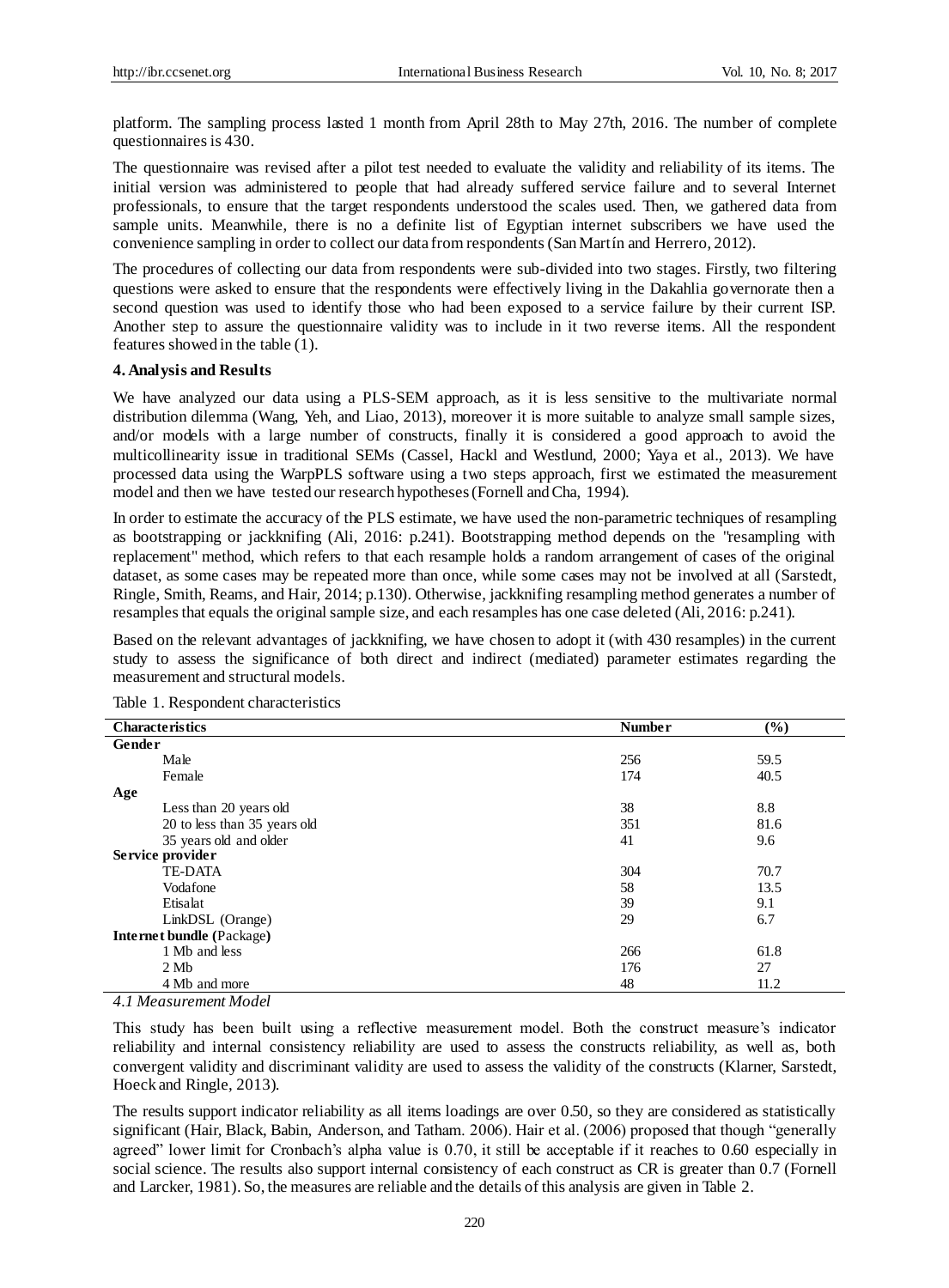The constructs' AVEs are over 0.50, so they have convergent validity (Fornell and Larcker 1981; Hair et al. 2006), the details of this analysis are given in Table 2. The square root of the average variance extracted AVE is greater than all the other correlations in all the cases, thus confirming discriminant validity as illustrated in the following Table 3. Thus, the measurement model confirmed appropriate reliability and validity of study constructs.

Table 2. loadings, Reliability, and Convergent Validity

| Construct                   | <b>Dimension</b>                | <b>Item Code</b>                   | Mean         | S.D.         | loadings       | <b>CR</b> | Cronbach's a | AVE   |
|-----------------------------|---------------------------------|------------------------------------|--------------|--------------|----------------|-----------|--------------|-------|
| Service recovery            |                                 |                                    |              |              |                |           |              |       |
|                             |                                 | SR1                                | 3.49         | 1.13         | 0.705          | 0.882     | 0.832        | 0.600 |
|                             |                                 | SR <sub>2</sub>                    | 2.69         | 1.15         | 0.793          |           |              |       |
|                             | A.Making an apology             | SR <sub>3</sub>                    | 2.69         | 1.23         | 0.857          |           |              |       |
|                             |                                 | SR4                                | 2.23         | 1.15         | 0.747          |           |              |       |
|                             |                                 | SR <sub>5</sub>                    | 2.81         | 1.12         | 0.765          |           |              |       |
|                             |                                 | $\overline{\text{SR6}}$            | 3.01         | 1.14         | 0.820          | 0.911     | 0.878        | 0.672 |
|                             |                                 | SR7                                | 2.92         | 1.10         | 0.816          |           |              |       |
|                             | B. Problem solving              | SR8                                | 2.83         | 1.10         | 0.829          |           |              |       |
|                             |                                 | SR9                                | 2.86         | 1.07         | 0.857          |           |              |       |
|                             |                                 | <b>SR10</b>                        | 3.04         | 1.13         | 0.773          |           |              |       |
|                             |                                 | SR11                               | 3.55         | 1.05         | 0.711          | 0.879     | 0.815        | 0.646 |
|                             |                                 | SR12                               | 3.18         | 1.16         | 0.816          |           |              |       |
|                             | C. Providing an explanation     | SR <sub>13</sub>                   | 2.87         | 1.12         | 0.819          |           |              |       |
|                             |                                 | SR <sub>14</sub>                   | 3.05         | 1.12         | 0.861          |           |              |       |
|                             |                                 | $\overline{\text{SR15}}$           | 3.16         | 1.12         | 0.852          | 0.841     | 0.623        | 0.726 |
|                             | D.Speed of recovery             | SR16                               | 2.61         | 1.08         | 0.852          |           |              |       |
|                             | E. Empathy                      | $\overline{\text{SR17}}$           | 3.80         | 0.96         | 0.823          | 0.863     | 0.761        | 0.678 |
|                             |                                 | <b>SR18</b>                        | 3.66         | 0.98         | 0.872          |           |              |       |
|                             |                                 | SR19                               | 3.13         | 1.09         | 0.772          |           |              |       |
|                             | F. Compensation                 | <b>SR20</b>                        | 1.89         | 1.00         | 0.910          | 0.947     | 0.915        | 0.855 |
|                             |                                 | SR21<br><b>SR22</b>                | 1.96<br>1.96 | 1.07<br>1.04 | 0.934<br>0.930 |           |              |       |
|                             |                                 | SR23                               | 2.62         | 1.17         | 0.849          | 0.902     | 0.836        | 0.754 |
|                             | G. Follow-up                    | SR24                               | 2.57         | 1.15         | 0.892          |           |              |       |
|                             |                                 | <b>SR25</b>                        | 2.45         | 1.22         | 0.863          |           |              |       |
| <b>Relationship Quality</b> |                                 |                                    |              |              |                | 0.944     | 0.911        | 0.849 |
|                             |                                 | SRS1                               | 2.48         | 1.07         | 0.695          |           |              |       |
|                             |                                 | SRS <sub>2</sub>                   | 2.40         | 1.03         | 0.670          |           |              |       |
|                             | A.Service recovery satisfaction | SRS3                               | 2.64         | 1.07         | 0.808          |           |              |       |
|                             |                                 | SRS4                               | 2.77         | 1.04         | 0.811          |           |              |       |
|                             |                                 | SRS5                               | 2.74         | 1.17         | 0.845          |           |              |       |
|                             |                                 | CT1                                | 2.78         | 1.05         | 0.838          |           |              |       |
|                             | <b>B.Customer Trust</b>         | CT <sub>2</sub>                    | 2.92         | 1.10         | 0.872          |           |              |       |
|                             |                                 | CT3                                | 2.92         | 1.09         | 0.817          |           |              |       |
|                             |                                 | CT4                                | 2.63         | 1.09         | 0.842          |           |              |       |
|                             |                                 | CC1                                | 2.51         | 1.10         | 0.758          |           |              |       |
|                             |                                 | CC <sub>2</sub>                    | 2.74         | 1.07         | 0.829          |           |              |       |
|                             | C.Customer Commitment           |                                    | 2.55         | 1.04         | 0.822          |           |              |       |
|                             |                                 | CC <sub>3</sub><br>CC <sub>4</sub> | 2.70         | 1.04         | 0.836          |           |              |       |
| <b>Patronage intentions</b> |                                 |                                    |              |              |                | 0.903     | 0.839        | 0.756 |
|                             |                                 | R <sub>1</sub>                     | 2.85         | 1.16         | 0.858          |           |              |       |
|                             |                                 | RI <sub>2</sub>                    | 2.87         | 1.21         | 0.871          |           |              |       |
|                             |                                 | R <sub>I</sub> 3                   | 3.20         | 1.12         | 0.880          |           |              |       |

## *4.2 Structural Model (Testing Hypothesis)*

A structural model aims to test the proposed hypotheses, as it described as causal relations between latent variables. According to Klarner et al. (2013), the researchers engaged in a step-by-step analysis of the structural model to test Hypotheses from 1 to 6 comprehensibly. To begin with, in step 1 of the analysis, we only focused on the direct relationships between variables (Hypotheses 1, 2 and 3), after that we assessed the full PLS path model and, more specifically the mediator variable (Hypotheses 4). Subsequently, we tested the moderator variables (Hypotheses 5 and 6).

According to PLS-SEM, the evaluation of the model's fit depends on its ability to predict the dependent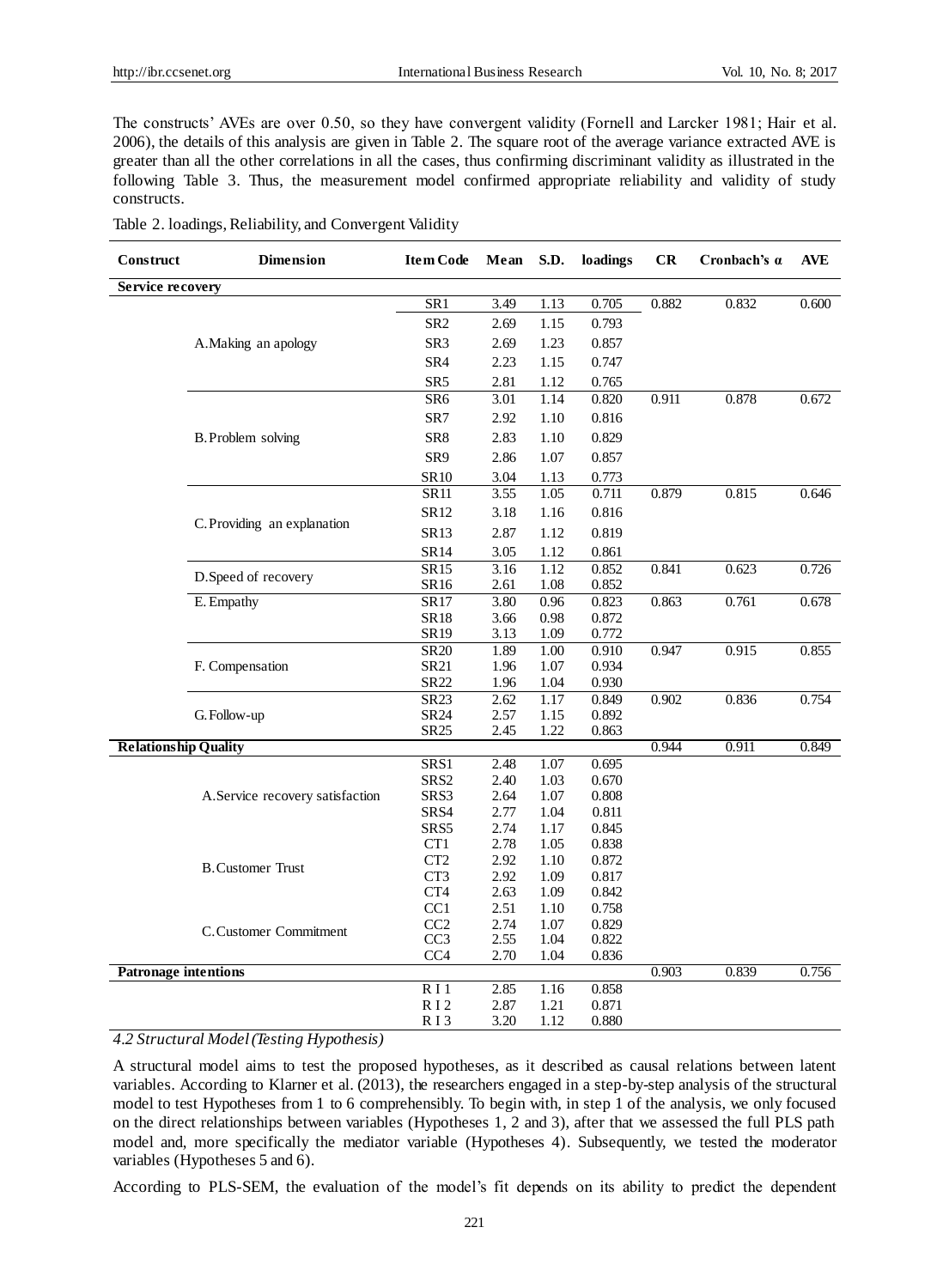constructs. The assessment criteria are coefficient of determination (R2), predictive relevance (Q2) and the path coefficients (Sarstedt et al., 2014). The overall fit of the model will be evaluated using the following measures: Average Path Coefficient (APC); Average R-squared (ARS), Average Variance Inflation Factor (AVIF), and the Global Goodness of Fit Index (GoF). Kock (2012) recommended that APC and ARS were significant (P< 0.05) whilst the AVIF value ought to be below five. In addition, Tenenhaus GoF of  $\geq 0.1$ ,  $\geq 0.25$ , and  $\geq 0.36$  indicate that the model has a small, medium, and large goodness of fit index (Tenenhaus et al., 2004).

|  | Table 3. Correlations among latent variables with square roots of AVEs |  |  |
|--|------------------------------------------------------------------------|--|--|
|  |                                                                        |  |  |

|            | МA      | PS      | PE      | <b>COM</b> | <b>FOL</b> | <b>SPE</b> | <b>EMP</b> | RQ      | PI      |
|------------|---------|---------|---------|------------|------------|------------|------------|---------|---------|
| MA         | (0.775) |         |         |            |            |            |            |         |         |
| <b>PS</b>  | 0.617   | (0.820) |         |            |            |            |            |         |         |
| PE         | 0.552   | 0.748   | (0.804) |            |            |            |            |         |         |
| <b>SPE</b> | 0.478   | 0.415   | 0.383   | (0.925)    |            |            |            |         |         |
| <b>EMP</b> | 0.473   | 0.479   | 0.471   | 0.604      | (0.868)    |            |            |         |         |
| <b>COM</b> | 0.485   | 0.676   | 0.668   | 0.403      | 0.448      | (0.852)    |            |         |         |
| <b>FOL</b> | 0.486   | 0.614   | 0.644   | 0.315      | 0.421      | 0.575      | (0.823)    |         |         |
| <b>RQ</b>  | 0.548   | 0.737   | 0.693   | 0.549      | 0.584      | 0.644      | 0.556      | (0.921) |         |
| PI         | 0.374   | 0.545   | 0.503   | 0.365      | 0.411      | 0.423      | 0.459      | 0.755   | (0.869) |

Making an apology =MA, Problem solving= PS, Providing explanation= PE, Speed of recovery= SPE, Empathy= EMP, Compensation= COM, Follow-up= FOL, Relationship quality = RQ, Patronage intentions= PI.

Our data has given the model a significant APC  $(0.116, P= 0.004)$ , a significant ARS  $(0.653, P< 0.001)$ , an appropriate value of AVIF (2.483). In addition, GoF was 0.640, which is usually sees as a "good" model fit. The overall results depicted in Table (4, 5, and 6).

In step 1, we found that the set of hypotheses H1 was partially supported. In particular we have found that the stronger effect on PI comes from the problem solving strategy ( $\beta$ = 0.336, p-value < 0.001), followed by providing an explanation (β= 0.164, p-value < 0.001), and then follow-up (β= 0.118, p-value = 0.007). Surprisingly the strategy of giving a compensation ( $\beta$ = 0.104, p-value = 0.015) had a lower, but significant, effect on patronage intentions. We have found no evidence on an effect of making an apology on PI (p-value: 0.422).

We have similar results for the H2 set of hypotheses. We found a significant positive effect from problem solving strategy ( $\beta$ = 0.393, p-value < 0.001), providing an explanation ( $\beta$ = 0.241, p-value < 0.001), and then there is the strategy of giving a compensation to the customer ( $\beta$ = 0.193, p-value < 0.001). Follow-up have a significant effect on RQ ( $\beta$ = 0.140, p-value = 0.002). Even in testing this set of hypotheses, we have found no significant effect of the making an apology strategy (p-value=  $0.263$ ).

Finally, H3 was fully supported as relationship quality has a strong, significant, positive effect on PI ( $\beta$ = 0.833,  $p$ -value  $< 0.001$ )

The results showed that R2 of PI is 0.359, meaning that service recovery strategies as a whole can explain about 36% of the variation in internet customer's PI as a dependent variable. The R2 of SR strategies, as a whole, on RQ is 0.627. The Q2 value of PI (0.355) and RQ (0.663), which indicates the large predictive relevance of the PLS path model.

| $\bf H$          | <b>Exogenous</b><br>variables | <b>Endogenous</b><br>Variables | Path<br>coefficients | <b>P-value</b> |
|------------------|-------------------------------|--------------------------------|----------------------|----------------|
| H <sub>1</sub> a | Apology                       | PI                             | 0.010                | 0.422          |
| H1b              | P. Solving                    | PI                             | 0.336                | $<0.001**$     |
| H <sub>1</sub> c | Explanation                   | PI                             | 0.164                | $<0.001**$     |
| H <sub>1</sub> d | Compensation                  | PI                             | 0.104                | $0.015*$       |
| H <sub>1</sub> e | Follow-Up                     | PI                             | 0.118                | $0.007**$      |
| H2a              | Apology                       | <b>RQ</b>                      | $-0.030$             | 0.263          |
| H2b              | P. Solving                    | RQ                             | 0.393                | $< 0.001**$    |
| H2c              | Explanation                   | <b>RQ</b>                      | 0.241                | $< 0.001**$    |
| H2d              | Compensation                  | RQ                             | 0.193                | $<0.001**$     |
| H2e              | Follow-Up                     | RQ                             | 0.140                | $0.002**$      |
| H3               | <b>RQ</b>                     | PI                             | 0.833                | $<0.001**$     |

Table 4. The Path Coefficients, P-value

Relationship quality = RQ, Patronage intentions= PI. -  $*$  Significant at 0.05,  $**$  significant at 0.01

Then, in step 2, we have found that relationship quality fully mediated the positive relationship between problem solving (β=  $0.327$ , p-value < 0.001), providing explanation (β= 0.201, p-value < 0.001), compensation (β= 0.161,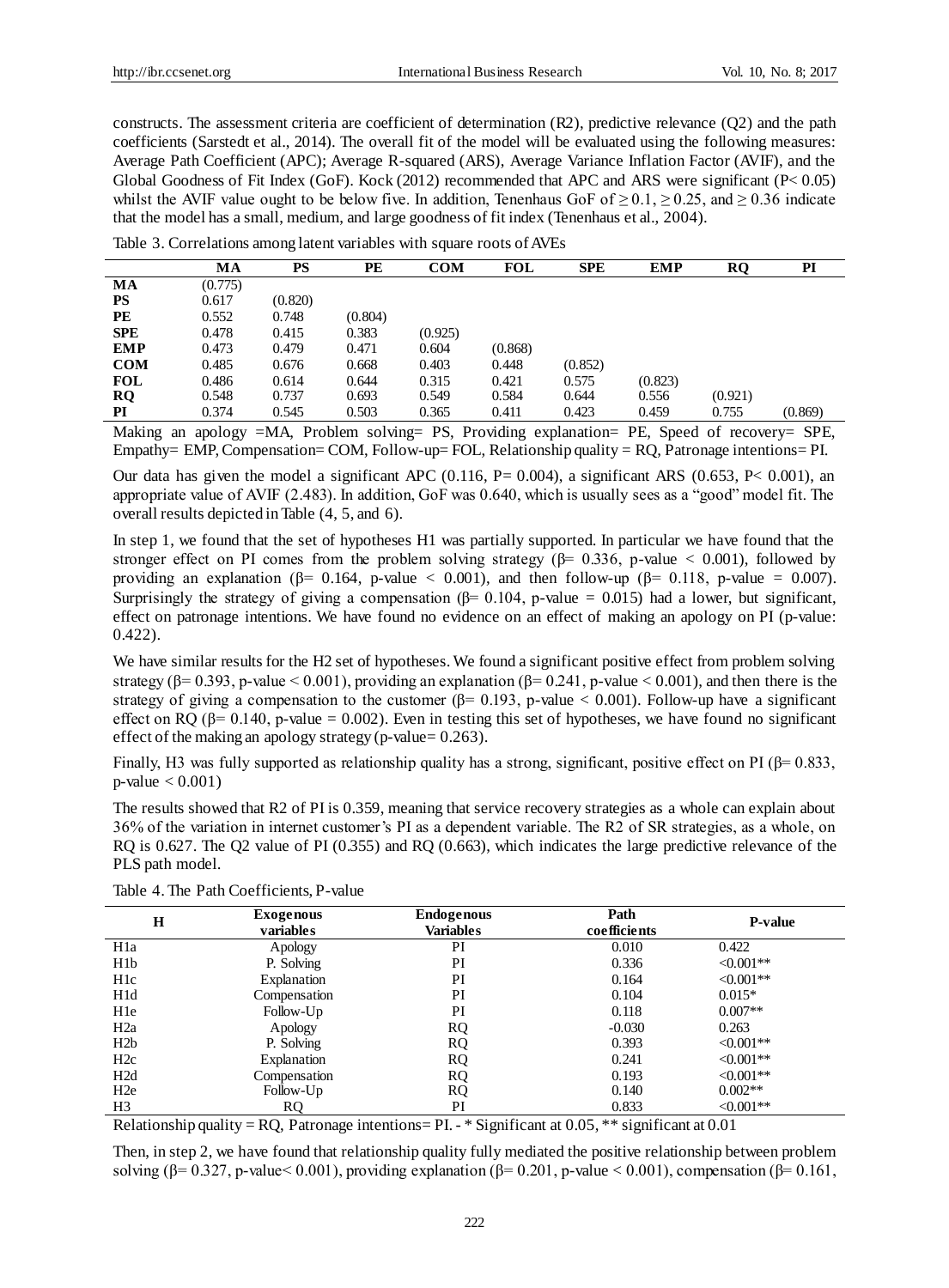p-value  $0.001$ , follow-up ( $\beta$ = 0.117, p-value  $0.001$ ) and patronage intentions. The results refer to R2 of PI is 0.685, meaning that service recovery strategies explain about 69% of the variation in internet customer's PI as a dependent variable. The Q2 value of PI is (0.593), indicating that the model has a great predictive relevance. So, the hypotheses H4 can be considered partially supported.

Table 5. Indirect effect of SR Strategies on PI

|                  |                                       |                      |                                                         |                                                                 | Path coefficients  |                                   |
|------------------|---------------------------------------|----------------------|---------------------------------------------------------|-----------------------------------------------------------------|--------------------|-----------------------------------|
| H                | S<br>s<br>قا<br>ē<br>Exogel<br>Varial | Mediator<br>variable | В<br>w<br>geno<br>iable:<br>är<br>$\bullet$<br>Ĕnd<br>⊳ | rith<br>ρg<br>э<br>ъ<br>≞<br>effe<br>ت<br>≂<br>$\Phi$<br>έ<br>ឪ | Indirect<br>effect | effect<br>$\overline{\mathbf{a}}$ |
| H <sub>4</sub> a | Apology                               |                      | PI                                                      | 0.039                                                           | $-0.025$           | 0.013                             |
| H <sub>4</sub> b | P. Solving                            |                      | PI                                                      | 0.002                                                           | $0.327**$          | $0.330**$                         |
| H <sub>4c</sub>  | Explanation                           | RQ                   | PI                                                      | 0.026                                                           | $0.201**$          | $0.227**$                         |
| H <sub>4</sub> d | Compensation                          |                      | PI                                                      | 0.062                                                           | $0.161**$          | $0.223**$                         |
| H <sub>4e</sub>  | Follow-Up                             |                      | PI                                                      | $-0.014$                                                        | $0.117**$          | $0.103*$                          |

Relationship quality = RQ, Patronage intentions= PI. -  $*$  Significant at 0.05,  $**$  significant at 0.01

For hypotheses H5 and H6, we found that speed of recovery moderated the positive relationship between making apology strategy ( $\beta$ = 0.088, p-value = 0.032), providing explanation ( $\beta$ = 0.094, p-value = 0.025), follow-up strategy ( $\beta$ = 0.103, p-value = 0.015) and relationship quality. The results refer to R2 of RQ is 0.629, meaning that service recovery strategies with the speed of recovery technique explain about 63% of the variation in RQ between internet customers and service providers as a dependent variable. We have found that our model has a great predictive relevance as the Q2 value of RQ is (0.679).

In addition, we found that empathy moderated the positive relationship between problem solving strategy ( $\beta$ = 0.095, p-value = 0.024), providing explanation ( $\beta$ = 0.090, p-value = 0.030) and relationship quality. The results refer to R2 of RQ is 0.582, meaning that service recovery strategies with the empathy technique explain about 58% of the variation in RQ between internet customers and service providers as a dependent variable. The Q2 value of RQ (0.670), which is well above zero, indicating the large predictive relevance of the PLS path model. So, the hypotheses H4a, H4b partially supported.

| $\bf H$          | Exogenous<br>variables | <b>Endogenous</b><br>Variables | Path<br>coefficients | <b>P-value</b> |
|------------------|------------------------|--------------------------------|----------------------|----------------|
| H5a              | Apology * Speed        | RQ                             | 0.088                | $0.032*$       |
| H <sub>5</sub> b | P. Solving * Speed     | RQ                             | $-0.010$             | 0.417          |
| H5c              | Explanation * Speed    | RQ                             | 0.094                | $0.025*$       |
| H5d              | Compensation * Speed   | <b>RQ</b>                      | 0.051                | 0.146          |
| H <sub>5e</sub>  | Follow-Up * Speed      | RQ                             | 0.103                | $0.015*$       |
| H6a              | Apology * Empathy      | <b>RQ</b>                      | $-0.064$             | 0.091          |
| H6b              | P. Solving * Empathy   | <b>RQ</b>                      | 0.095                | $0.024*$       |
| H <sub>6c</sub>  | Explanation * Empathy  | <b>RQ</b>                      | 0.090                | $0.030*$       |
| H6d              | Compensation * Empathy | RQ                             | $-0.032$             | 0.254          |
| H <sub>6</sub> e | Follow-Up $*$ Empathy  | RQ                             | 0.046                | 0.169          |

Table 6. Moderating effect of speed and empathy on the SR strategies effect on RQ

Relationship quality = RQ, Patronage intentions= PI. -  $*$  Significant at 0.05,  $**$  significant at 0.01

#### **5. Discussion**

Our study mainly aims to understand the relationship between service recovery strategies, relationship quality, and patronage intentions, as well as testing the mediating role of relationship quality in the relationship between SR strategies and consumer's patronage intentions and the moderating role of both recovery speed and empathy in the link between SR strategies and relationship quality. Moreover, providing effective practical recommendations to the internet service firm's managers.

We have found a significant positive effect for four SR strategies on PI and a similar result on RQ. The only SR strategy that was not found to have a significant effect has been making an Apology. This confirmed that SR strategies are necessary to maintain customers and create positive WOM in addition to deep the customer's intention to revisit the internet provider and continue dealing with him. Our results are also consistent with Lee et al. (2009) on that problem solving directly influences customer's patronage intentions.

SR strategies have a positive impact on RQ as well. This confirmed that SR strategies as an aspect of service quality deepen the quality of the long-term relationship between service provider and its customers. SR strategies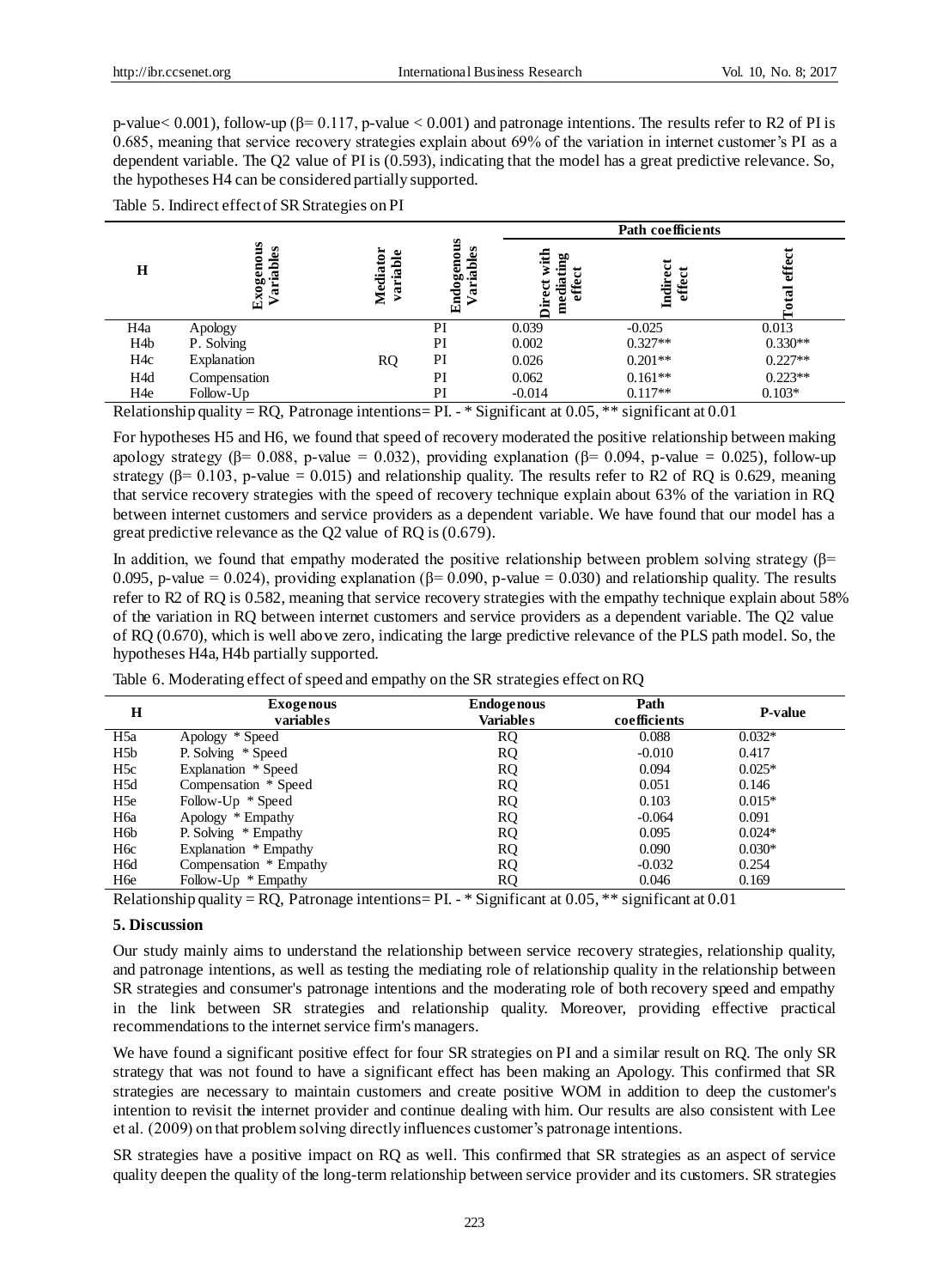are an effective way to increase customer satisfaction, which in turns increase trust in the provider and create customer commitment toward it. These results are on the same page with other results we have found in the existing literature (Tax et al., 1998; Wirtz and Mattila, 2004; Duffy et al., 2006; Kim, 2007; DeWitt et al., 2008; Komunda and Osarenkhoe, 2012; Yaya et al., 2013; Kandulapati and Bellamkonda, 2014; Stratemeyer et al., 2014) that SR strategies will enhance relationship quality.

We believe that the strange result for the making an apology strategy can be related to the specific Egyptian market. Egyptian Internet customers may not find this strategy effective as (1) internet services are really prone to failures, according to industry reports; (2) Egyptian customers' income is usually low so customers may prefer those strategies letting them have some sort of material compensation. These findings are consistent with Levesque and McDogugall (2000) viewpoint that an apology is better than none, but it alone is relatively ineffective when a customer endured a large loss (i.e. the case of a core service failure).

As expected from the study of the previous literature on Relationship Quality (Choi and Chu, 2001; Wirtz and Mattila, 2004; Sadachar, 2014; Park et al., 2015; Sharma, 2015) we have found a significant positive effect for it on patronage intentions. This highlights that the quality of relationship influences customer behavioral responses. This confirmed that relationship quality is very important to create or building customer loyalty and then create competitive advantage (Doaei et al., 2011).

Looking at the indirect effect of SR strategies on PI we have found that RQ fully mediated the impact of the same SR strategies (namely, problem-solving, providing explanation, compensation, and follow up). The results show that these strategies will increase the relationship quality between service providers and its customers depending on how the company dealt with the service failure and that they will help in creating a better attitude towards the company if they are carried on in a proper way. These results are partially consistent with those found by Wirtz and Mattila, 2004 i.e. service recovery satisfaction mediated the positive relationship between some SR strategies and repatronage intentions.

We have found that speed of recovery moderates the positive impact of several SR strategies (namely, apology, providing an explanation, and follow -up) on RQ. These results confirmed the role of recovery speed on improving the relationship between SR strategies and RQ.

In particular, we have found that when *making an apology* strategy is coupled with the speed of recovery it can have a small, but significant, positive effect on RQ. It follows that, if the provider makes an apology while being fast in solving the problem, it may still increase the customer satisfaction. A similar result has been found for providing explanations and following-up. These strategies will strengthen the customer's trust on the provider, which in turns affect positive word of mouth and repurchase intentions and likelihood to revisit.

Finally, our results highlight that an empathic approach enhances the effectiveness of problem solving and providing explanations on RQ. When the provider employees appear empathic and able to feel for the customer's plight or dilemma, while solving customer problems, they may be more effective in satisfying the customer, which in turn will strengthen the customers trust on the provider and maintain the relationship with provider, which affect his or hers behavioral responses. These two results confirmed the important role of speed of recovery and empathy techniques to support the influence of SR strategies on relationship quality aspects.

#### **6. Conclusions**

This article let us improve the theoretical knowledge on the relationship between the SR strategies, relationship quality and customer patronage intentions in the internet industry context. Previous studies have found evidence that some SR strategies act as a direct cognitive antecedent to repatronage intentions as an aspect of PI (Wirtz and Mattila, 2004). In addition, problem solving acts as a direct antecedent to retail patronage intentions (Lee et al., 2009). More recent research shows that SR strategies directly affect service recovery satisfaction (Wirtz and Mattila, 2004; Kim, 2007; Duffy et al., 2006; Komunda and Osarenkhoe, 2012; Yaya et al., 2013; Kandulapati and Bellamkonda, 2014; Stratemeyer et al., 2014; Mostafa et al. (2014) and customer trust (DeWitt et al., 2008) as a sub-components of relationship quality. In addition, some aspects of relationship quality influence patronage intentions (Sadachar, 2014; Park et al., 2015; Sharma, 2015).

In this work, we have provided the contribution of providing evidence that most SR strategies (problem solving, providing an explanation, compensation, and follow-up) can really affect customer patronage intentions. In addition, our research shows that RQ mediates the effect of SR strategies (problem solving, providing an explanation, compensation, and follow-up) on PI. This indicates that the more effective the SR strategies are the better the relationship quality will be, and the more these strategies will satisfy the customer and the more they will create trust and commitment the stronger their effect will be. This highlights the need to take into account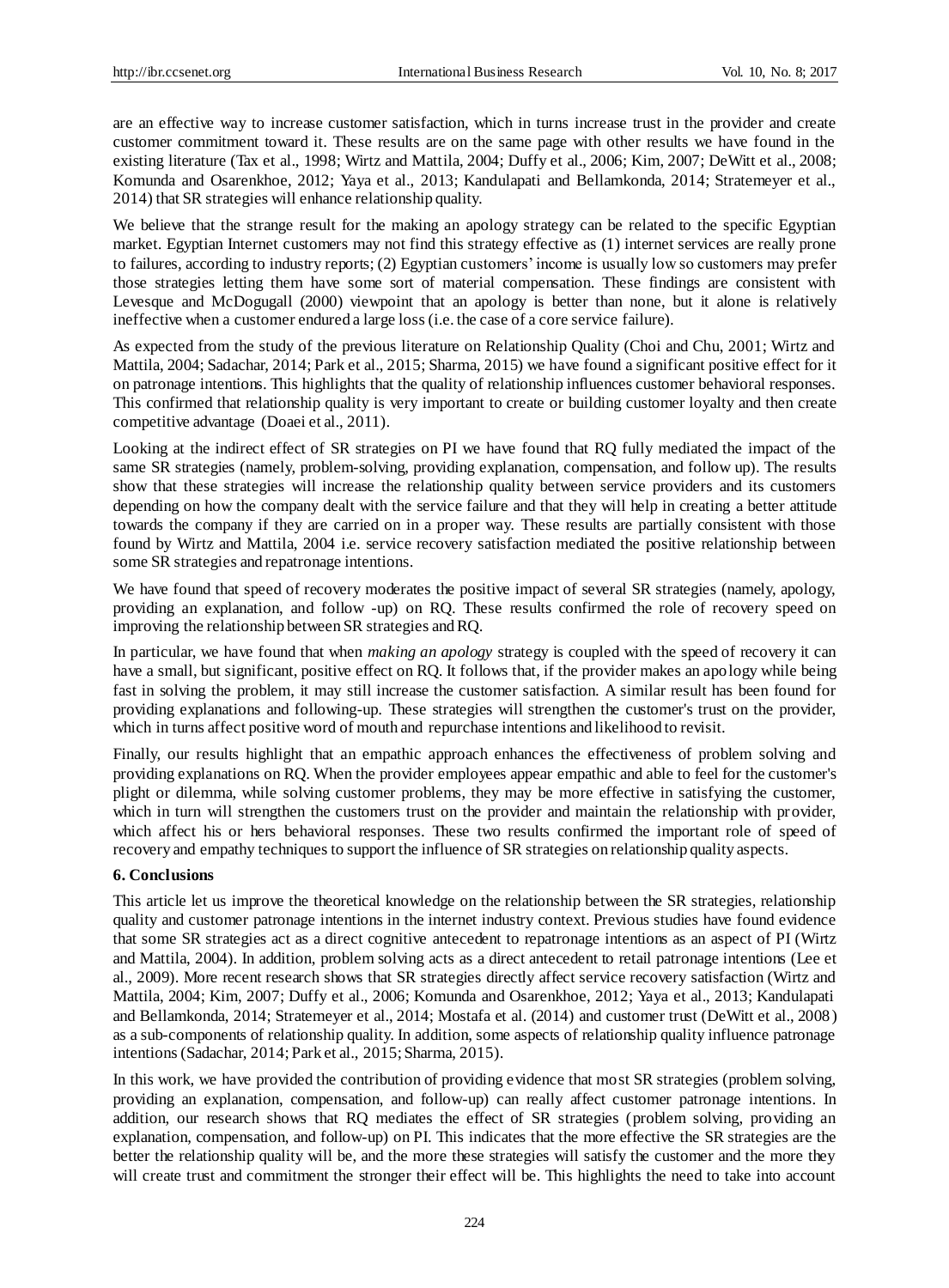the relationship quality between service providers and their customers and its essential role in enhancing PI. Furthermore, the speed of recovery and empathy with customer's techniques can enhance the impact of some SR strategies on RQ (namely speed of recovery technique for an apology, explanations, follow-up strategies, and empathy technique for both problem-solving explanations strategies). Moreover, our finding supports the idea that apologies have no significant effect on RQ alone and, indirectly, on PI. Consequently, they cannot be considered as an effective SR strategy if they are not coupled with some other SR strategy or, at the very least, the service provider is able to deal quickly with the problem itself.

Our findings regarding making an apology strategy, open the way to a more in-depth research effort to understand which specific services from ISPs, can be really considered as core services (e.g., denial or unavailability of service), and which of them are service encounter failure / process failure (e.g., lack of civility and non-response and the lack of the existence of personal service). On the other hand, as previously noted, this can be linked with a specific cultural attribute of customers in Egypt so these results would benefit from further validation in different cultures.

This article can help ISPs management as well. We confirm that a successful relationship between service provider and its customers are largely determined by maintaining long-term valuable relations. When the customers feel that, their provider is trying to provide a high-quality service and that it is interested to satisfy them, then customers will appreciate its efforts and will have more trust in it. All this previous feelings and attitudes will help to create a stable relationship that, in turn, will reflect in customers' patronage intentions.

In order to improve that long-term relationship and to get more benefits, managers should concentrate on service recovery strategies especially the intangible ones and train employees how to apply these strategies quickly and with empathy. Furthermore, internet providers must know that essential strategies are problem-solving and providing real explanations to customer and support with appropriate compensation and do not forget to follow up customers to ensure that all is going well, all of this will enhance the service provider competitive advantage.

Finally, despite its contributions, the current study has some limitations, which provide directions for further research. First, this study mainly depends on five service recovery strategies namely: apology, problem solving, providing explanations, compensation, and follow-up to identify its effects on patronage intentions as well as it examined the moderating role of both speed of recovery and empathy in the relationship between SR strategies and PI. According to our findings, all direct paths are supported despite the ones between apology and both relationship quality and patronage intentions. Therefore, future researchers may want to examine the combined effect of apology with each of the other four strategies (e.g. apology  $\times$  problem solving) to understand the consequences of a combined strategy, and this may generate some meaningful insights. Second, this study puts emphasis on exploring the effect of SR strategies on PI and it looks only at the mediating effect by relationship quality, therefore, we expect that customer gratitude might have a meaningful mediating role to investigate the relationship between SR strategies and patronage intentions. Third, our study not found a significant influence of apology as service recovery strategies on relationship quality or patronage intentions attributes, so, further research may be concentrated on retesting our proposed model in other settings, moreover, if these other contexts have a tighter interaction between providers and consumers (e.g. the hotel industry). Finally, further studies may give more attention to those issues related to a cross-cultural approach.

#### **References**

- Ali, M. F. S. (2016). Critical Firm-based Enablers-Mediators-Outcomes (CFEMOs): A New Integrated Model for Product Innovation Performance Drivers in the Context of US Restaurants, Plymouth University. https://doi.org/10.1016/j.jretconser.2008.11.007
- Anderson, E., & Weitz, B. (1989). Determinants of continuity in conventional industrial channel dyads. *Marketing science, 8*(4), 310-323. [https://doi.org/10.1287/mksc.8.4.310](https://doi.org/%7B0%7D)
- Andreassen, T. (2000). Antecedents to satisfaction with service recovery. *European Journal of Marketing, 34*(1/2), 156-175. http://dx.doi.org/10.1108/03090560010306269
- Baker, J., Parasuraman, A., Grewal, D., & Voss, G. B. (2002). The influence of multiple store environment cues on perceived merchandise value and patronage intentions. *Journal of marketing, 66*(2), 120-141. <https://doi.org/10.1509/jmkg.66.2.120.18470>
- Battaglia, D., Borchardt, M., Afonso Sellitto, M., & Medeiros Pereira, G. (2012). Service recovery: a method for assessing performance. *Business Process Management Journal, 18*(6), 949-963. <http://dx.doi.org/10.1108/14637151211283366>
- Bell, C. R., & Zemke, R. E. (1987). Service breakdown: the road to recovery. *Management review, 10,* 3-352.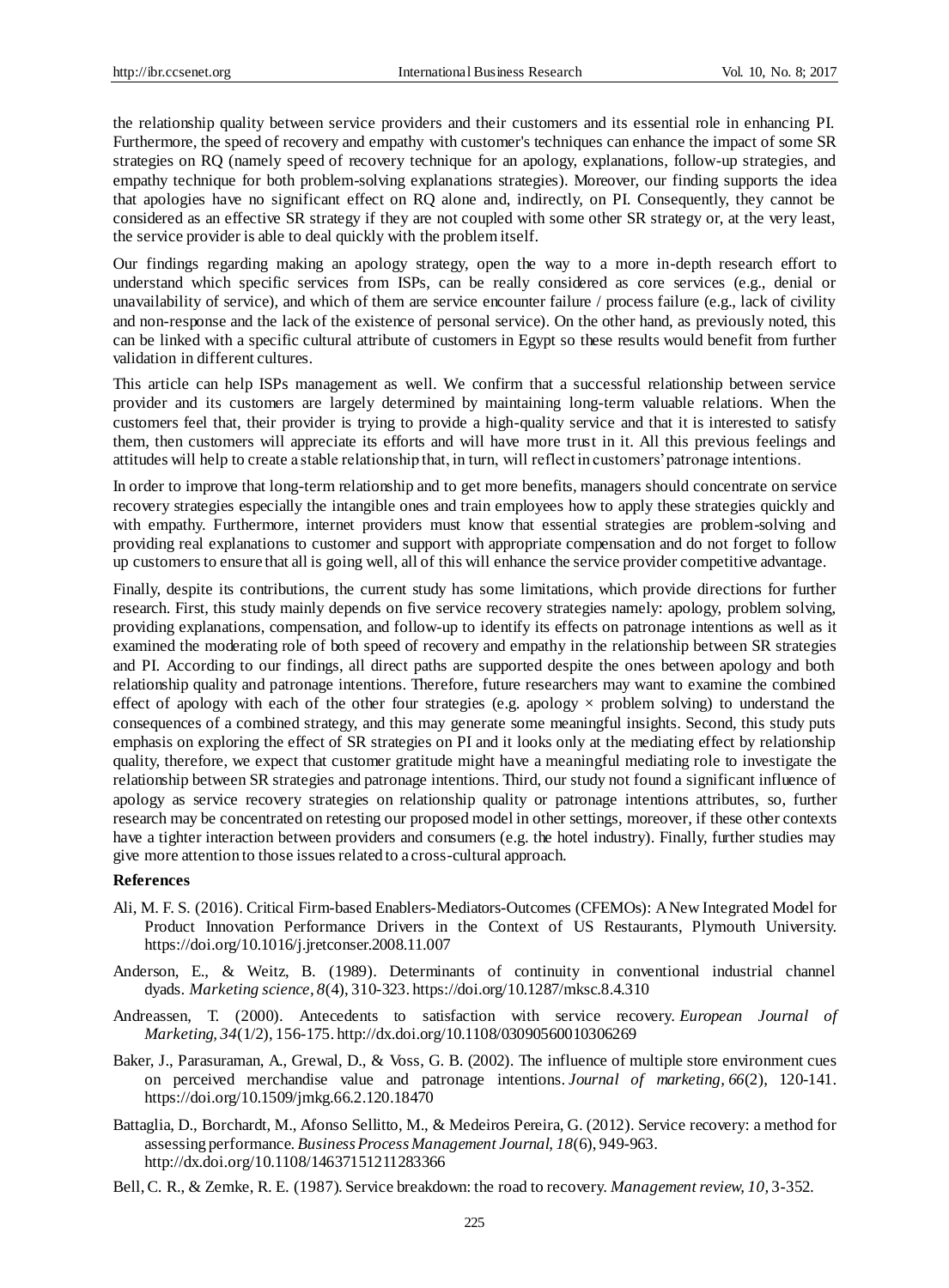- Bitner, M. J., Brown, S. W., & Meuter, M. L. (2000). Technology infusion in service encounters. Journal of the *Academy of marketing Science, 28*(1), 138-149. https://doi.org/10.1177/0092070300281013
- Boshoff, C. (1999). RECOVSAT: An instrument to measure satisfaction with transaction-specific service recovery.Journal of service research, 1(3), 236-249. https://doi.org/10.1177/109467059913005
- Boshoff, C., Hoogendoorn, P. M., & van der Kraan, Y. (2005). A differentiated approach to service recovery. Nyenrode Research Group working paper series, (05-03).
- Cassel, C. M., Hackl, P., & Westlund, A. H. (2000). On measurement of intangible assets: a study of robustness of partial least squares. *Total Quality Management, 11*(7), 897-907. https://doi.org/10.1080/09544120050135443
- Chang, C. C. (2004). The effect of choice and perceived control on customer satisfaction: The psychology of service recovery, Purdue University.
- Choi, B., & La, S. (2013). The impact of corporate social responsibility (CSR) and customer trust on the restoration of loyalty after service failure and recovery. *Journal of Services Marketing, 27*(3), 223-233. https://doi.org/10.1108/08876041311330717
- Choi, T. Y., & Chu, R. (2001). Determinants of hotel guests' satisfaction and repeat patronage in the Hong Kong hotel industry. *International Journal of Hospitality Management, 20*(3), 277-297. https://doi.org/10.1016/S0278-4319(01)00006-8
- Chueh, T. Y., Wang, J. H., & Liao, H. H. (2014). Effects of service recovery on customer satisfaction and relationship retention in catering industry. *Anthropologist, 17*(3), 857-863.
- Claycomb, C., & Martin, C. L. (2013). Building customer relationships: an inventory of service providers' objectives and practices. *Journal of Services Marketing, 16*(3), 615-635. <https://doi.org/10.1108/EUM0000000006109>
- Crosby, L. A., Evans, K. R., & Cowles, D. (1990). Relationship quality in services selling: an interpersonal influence perspective. *The journal of marketing, 54*(3), 68-81. https://doi.org/10.2307/1251817
- Darian, J. C., Wiman, A. R., & Tucci, L. A. (2005). Retail patronage intentions: the relative importance of perceived prices and salesperson service attributes. *Journal of Retailing and Consumer Services, 12*(1), 15-23. https://doi.org/10.1016/j.jretconser.2004.01.002
- De Ruyter, K., & Wetzels, M. (2000). Customer equity considerations in service recovery: a cross-industry perspective. *International Journal of Service Industry Management, 11*(1), 91-108. https://doi.org/10.1108/09564230010310303
- Del Rio-Lanza, A. B., Vázquez-Casielles, R., & D íaz-Mart ín, A. M. (2009). Satisfaction with service recovery: Perceived justice and emotional responses. *Journal of Business Research, 62*(8), 775-781. https://doi.org/10.1016/j.jbusres.2008.09.015
- DeWitt, T., Nguyen, D. T., & Marshall, R. (2008). Exploring customer loyalty following service recovery: The mediating effects of trust and emotions. *Journal of Service Research, 10*(3), 269-281. https://doi.org/10.1177/1094670507310767
- Diddi, S., & Niehm, L. S. (2016). Corporate Social Responsibility in the Retail Apparel Context: Exploring Consumers' Personal and Normative Influences on Patronage Intentions. *Journal of Marketing Channels, 23*(1-2), 60-76. https://doi.org/10.1080/1046669X.2016.1147892
- Doaei, H., Rezaei, A., & Khajei, R. (2011). The impact of relationship marketing tactics on customer loyalty: the mediation role of relationship quality. *International Journal of Business Administration, 2*(3), 83-93. <https://doi.org/10.5430/ijba.v2n3p83>
- Dorsch, M. J., Swanson, S. R., & Kelley, S. W. (1998). The role of relationship quality in the stratification of vendors as perceived by customers. *Journal of the Academy of marketing Science, 26*(2), 128-142. https://doi.org/10.1177/0092070398262004
- Duffy, J. A. M., Miller, J. M., & Bexley, J. B. (2006). Banking customers' varied reactions to service recovery strategies. *International Journal of Bank Marketing, 24*(2), 112-132. https://doi.org/10.1108/02652320610649923
- Ennew, C., & Schoefer, K. (2003). Service failure and service recovery in tourism: A review. Christel DeHaan Tourism and Travel Research Institute, Nottingham University Business School.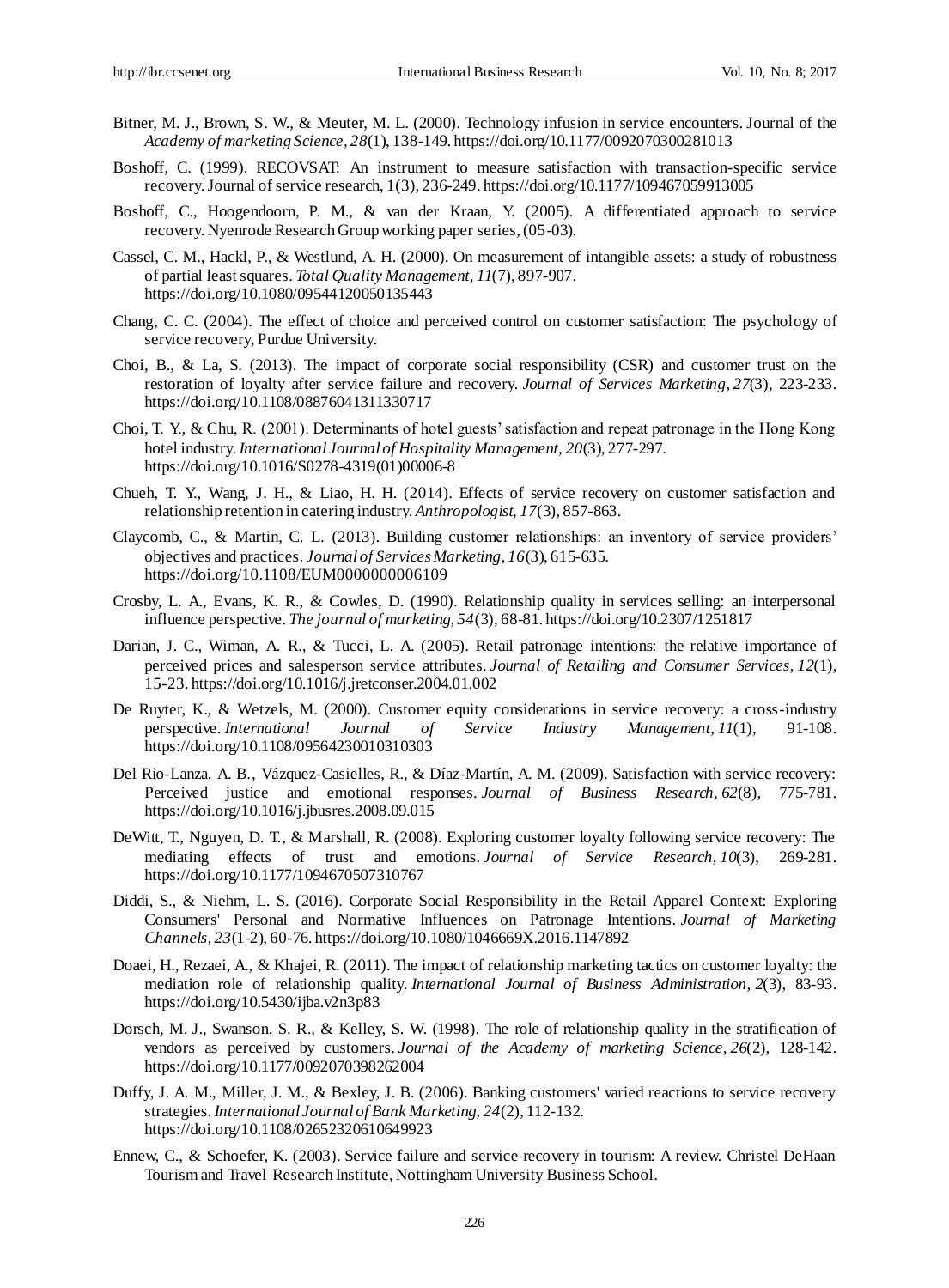Fornell, C., & Cha, J. (1994). Partial least squares. *Advanced methods of marketing research, 407*(3), 52-78.

- Fornell, C., & Larcker, D. F. (1981). Evaluating structural equation models with unobservable variables and measurement error. *Journal of marketing research, 18*(1), 39-50. https://doi.org/10.2307/3151312
- Fornell, C., & Wernerfelt, B. (1987). Defensive marketing strategy by customer complaint management: a theoretical analysis. *Journal of marketing research, 24*(4), 337-346. https://doi.org/10.2307/3151381
- Ganesh, J., Reynolds, K. E., & Luckett, M. G. (2007). Retail patronage behavior and shopper typologies: a replication and extension using a multi-format, multi-method approach. *Journal of the Academy of Marketing Science, 35*(3), 369-381. https://doi.org/10.1007/s11747-007-0038-0
- Gittell, J. H. (2002). Relationships between service providers and their impact on customers. *Journal of Service Research, 4*(4), 299-311. <https://doi.org/10.1177/1094670502004004007>
- Grewal, D., Baker, J., Levy, M., & Voss, G. B. (2003). The effects of wait expectations and store atmosphere evaluations on patronage intentions in service-intensive retail stores. *Journal of retailing, 79*(4), 259-268. https://doi.org/10.1016/j.jretai.2003.09.006
- Gronroos, C. (1988). Service quality: The six criteria of good perceived service. *Review of business, 9*(3), 10-13.
- Hair, J. F. Jr, Black, W. C., Babin, B. J., Anderson, R. E., & Tatham, R.L. (2006), Multivariate Data Analysis, 6th ed., Prentice Hall, Upper Saddle River, NJ.
- Hart, C. W., Heskett, J. L., & Sasser Jr, W. E. (1989). The profitable art of service recovery. *Harvard business review, 68*(4), 148-156.
- Hennig, T. T., & Klee, A. (1997). The impact of customer satisfaction and relationship quality on customer retention: A critical reassessment and model development. *Psychology and marketing, 14*(8), 737-764. https://doi.org/10.1002/(SICI)1520-6793(199712)14:8<737::AID-MAR2>3.0.CO;2-F
- Johnston, R., & Clark, G. (2005), Service Operations Management Improving Service Delivery, second edition. Pearson Education Limited.
- Jones, T., Fox, G. L., Taylor, S. F., & Fabrigar, L. R. (2010). Service customer commitment and response. *Journal of Services Marketing, 24*(1), 16-28. <https://doi.org/10.1108/08876041011017862>
- Kandulapati, S., & Bellamkonda, R. S. (2014). Examining the structural relationships of service recovery, customer satisfaction and image in online retailing. *Operations and Supply Chain Management, 7*(2), 70-78.
- Kanyan, A., Andrew, J. V., Ali, J. K., & Beti, M. M. (2015). Building Customer Relationship for Gaining Customer Loyalty in the Pharmaceutical Industry. *Journal of Advanced Management Science, 3*(4), 319-322.
- Kau, A. K., & Wan-Yiun Loh, E. (2006). The effects of service recovery on consumer satisfaction: a comparison between complainants and non-complainants. *Journal of Services Marketing, 20*(2), 101-111. https://doi.org/10.1108/08876040610657039
- Kim, G. S. (2007). The service recovery strategies, customer satisfaction, customer loyalty. *Asian Journal on Quality, 8*(1), 76-86. https://doi.org/10.1108/15982688200700005
- Kim, T., Jung-Eun Yoo, J., & Lee, G. (2012). Post-recovery customer relationships and customer partnerships in a restaurant setting. *International Journal of Contemporary Hospitality Management, 24*(3), 381-401. https://doi.org/10.1108/09596111211217879
- Klarner, P., Sarstedt, M., Hoeck, M., & Ringle, C. M. (2013). Disentangling the effects of team competences, team adaptability, and client communication on the performance of management consulting teams. *Long Range Planning, 46*(3), 258-286. https://doi.org/10.1016/j.lrp.2013.03.001
- Kock, N., & Lynn, G. S. (2012). Lateral collinearity and misleading results in variance-based SEM: An illustration and recommendations. *Journal of the Association for Information Systems, 13*(7), 546-580.
- Komunda, M., & Osarenkhoe, A. (2012). Remedy or cure for service failure? Effects of service recovery on customer satisfaction and loyalty. *Business Process Management Journal, 18*(1), 82-103. https://doi.org/10.1108/14637151211215028
- Krishna, A., Dangayach, G. S., & Jain, R. (2011). Service recovery: Literature review and research issues. *Journal of Service Science Research, 3*(1), 71-121.
- Lacey, R., Suh, J., & Morgan, R. M. (2007). Differential effects of preferential treatment levels on relational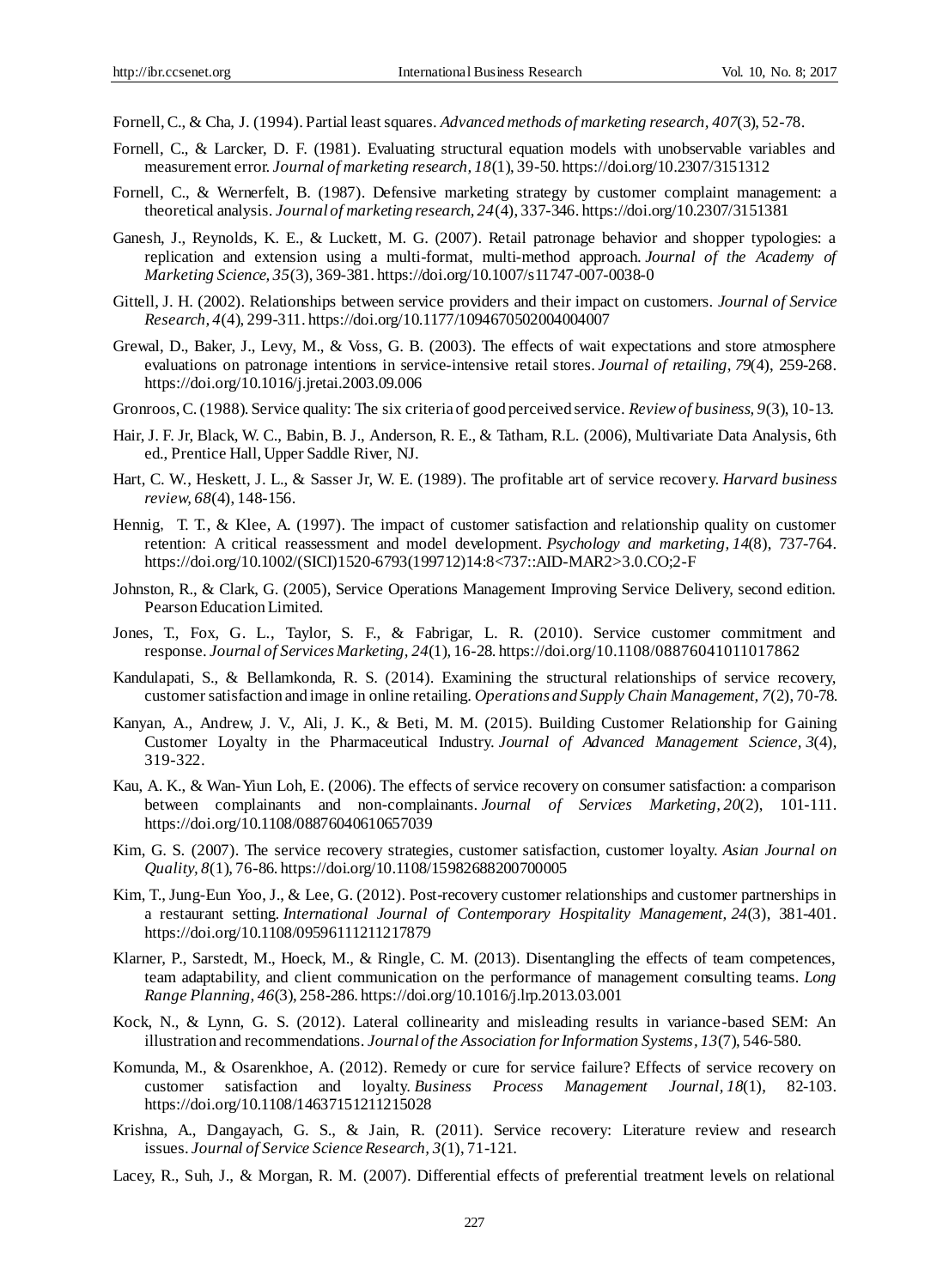outcomes.Journal of Service Research, 9(3), 241-256[. https://doi.org/10.1177/1094670506295850](https://doi.org/10.1177/1094670506295850)

- Lee, H. J., Fairhurst, A. E., & Lee, M. Y. (2009). The importance of self-service kiosks in developing consumers' retail patronage intentions. *Managing Service Quality: An International Journal, 19*(6), 687-701. <https://doi.org/10.1108/09604520911005071>
- Levesque, T. J., & McDougall, G. H. G. (2000). Service Problems and Recovery Strategies: An Experiment. *Journal of Administrative Sciences, 21,* 20-37. https://doi.org/10.1111/j.1936-4490.2000.tb00204.x
- Liao, H. (2007). Do it right this time: the role of employee service recovery performance in customer-perceived justice and customer loyalty after service failures. *Journal of applied psychology, 92*(2), 475. https://doi.org/10.1037/0021-9010.92.2.475
- Li-Hua, I. (2006). Perceptions of service failure, service recovery strategies, and behavioral intentions of hotel guests in Orlando, Florida.
- Lin, I. H. (2006). Perceptions of Service Failure, Service Recovery Strategies, and Behavioral Intentions of Hotel Guests in Orlando, Florida. Ph.D. Dissertation, Lynn University.
- Linares, R. T. (2012). An Examination of Relationship Marketing as a Determinant of Commitment and Loyalty in College and University Students. Nova Southeastern University.
- McCollough, M. A., Berry, L. L., & Yadav, M. S. (2000). An empirical investigation of customer satisfaction after service failure and recovery. *Journal of service research, 3*(2), 121-137. <https://doi.org/10.1177/109467050032002>
- Michel, S., Bowen, D., & Johnston, R. (2009). Why service recovery fails: Tensions among customer, employee, and process perspectives. *Journal of Service Management, 20*(3), 253-273. https://doi.org/10.1108/09564230910964381
- Miller, J. L., Craighead, C. W., & Karwan, K. R. (2000). Service recovery: a framework and empirical investigation. *Journal of operations Management, 18*(4), 387-400. [http://dx.doi.org/10.1016/S0272-6963\(00\)00032-2](http://dx.doi.org/10.1016/S0272-6963(00)00032-2)
- Mittal, V., Ross Jr, W. T., & Baldasare, P. M. (1998). The asymmetric impact of negative and positive attribute-level performance on overall satisfaction and repurchase intentions. *Journal of Marketing, 62,*  33-47. https://doi.org/10.2307/1251801
- Moorman, C., Deshpande, R., & Zaltman, G. (1993). Factors affecting trust in market research relationships. *Journal of Marketing, 57,* 81-101. https://doi.org/10.2307/1252059
- Moorman, C., Zaltman, G., & Deshpande, R. (1992). Relationships between providers and users of market research: The dynamics of trust within and between organizations. *Journal of marketing research, 29*(3), 314-329. https://doi.org/10.2307/3172742
- Morgan, R. M., & Hunt, S. D. (1994). The commitment-trust theory of relationship marketing. *Journal of marketing, 58,* 20-38. https://doi.org/10.2307/1252308
- Mostafa, R. R., Lages, C., & Sääksjärvi, M. (2014). The CURE scale: a multidimensional measure of service recovery strategy. *Journal of Services Marketing, 28*(4), 300-310. https://doi.org/10.1108/JSM-09-2012-0166
- Najjar, M. S., Smith, A. K., & Kettinger, W. J. (2010), 'Stuff' Happens: A Theoretical Framework for Internal IS Service Recovery, In *Americas Conference on Information Systems, 12,* 1-8.
- Ogwo, O. E., & Igwe, S. R. (2012). Some key factors influencing attitudes to patronage of GSM se rvices: the Nigerian experience. *International Journal of Business and Management, 7*(18), 82-91. https://doi.org/10.5539/ijbm.v7n18p82
- Ok, C. (2004). The effectiveness of service recovery and its role in building long-term relationships with customers in a restaurant setting, Kansas State University.
- Oliver, R. L. (1981). Measurement and evaluation of satisfaction processes in retail settings. *Journal of Retailing, 57*(1), 515-529.
- Oliver, R. L. (1997). Varieties of value in the consumption satisfaction response. *Advances in Consumer Research, 23*(7), 247-254.
- Orsingher, C., Valentini, S., & de Angelis, M. (2010). A meta-analysis of satisfaction with complaint handling in services. *Journal of the Academy of Marketing Science, 38*(2), 169-186.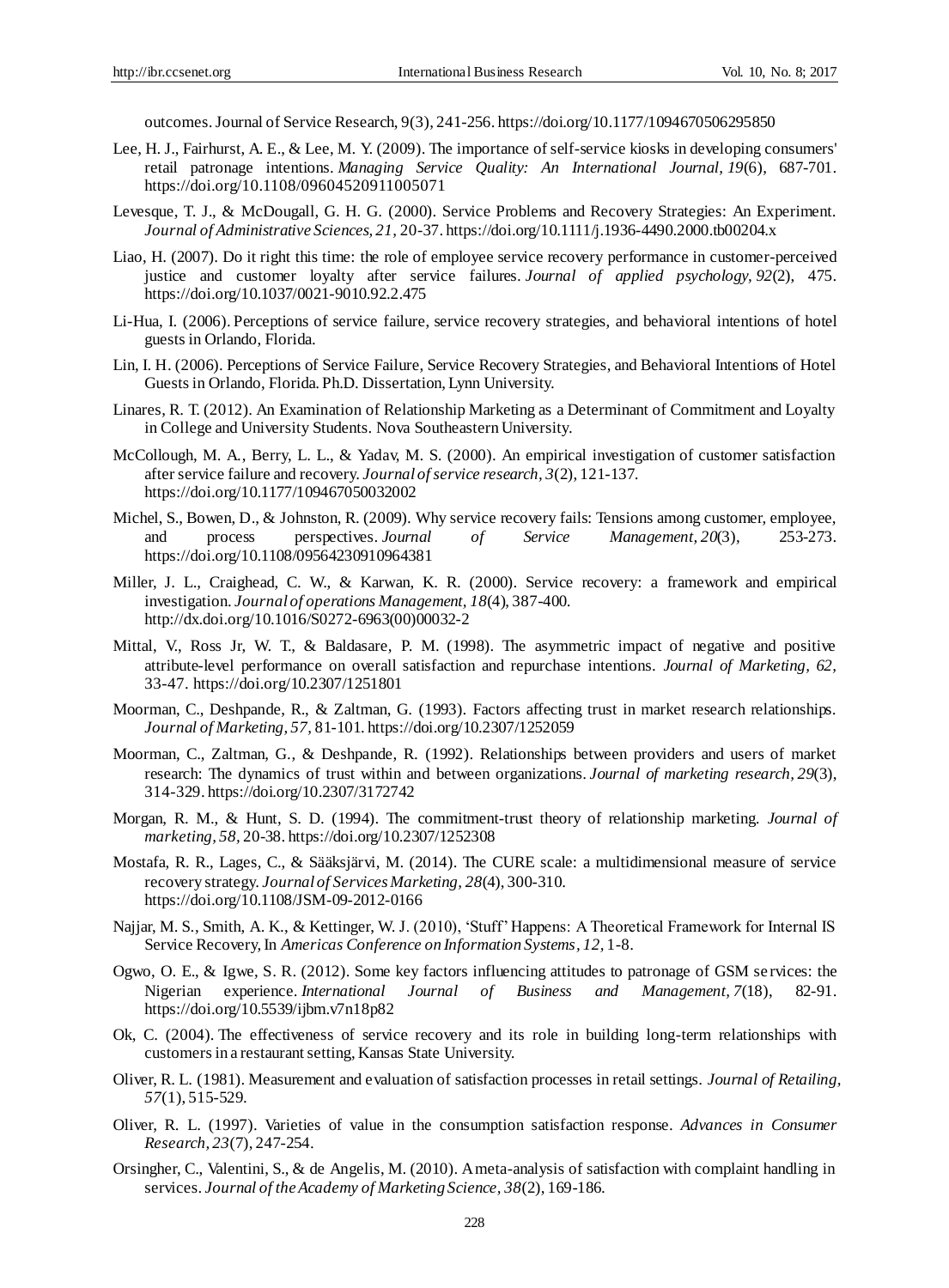https://doi.org/10.1007/s11747-009-0155-z

- Pan, Y., & Zinkhan, G. M. (2006). Determinants of retail patronage: a meta-analytical perspective. *Journal of retailing, 82*(3), 229-243. https://doi.org/10.1016/j.jretai.2005.11.008
- Parasuraman, A., Berry, L. L., & Zeithaml, V. A. (1991). Understanding customer expectations of service. *MIT Sloan Management Review, 32*(3), 39-48.
- Park, J. J., & Park, J. W. (2016). Investigating the effects of service recovery quality elements on passengers' behavioral intention. *Journal of Air Transport Management, 53,* 235-241. https://doi.org/10.1016/j.jairtraman.2016.03.003
- Park, M. J., Choi, H., Kim, S. K., & Rho, J. J. (2015). Trust in government's social media service and citizen's patronage behavior. *Telematics and Informatics, 32*(4), 629-641. https://doi.org/10.1016/j.tele.2015.02.006
- Patney, M. B. (2010). Indian consumers and their mall patronage: Application of cultural-self and the theory of planned behavior to patronage intentions. Iowa State University.
- Petzer, D. J., Steyn, T. F. J., & Mostert, P. G. (2009). Customer retention practices of small, medium and large hotels In South Africa: An exploratory study. *African Journal of Marketing Management, 1*(1), 032-042.
- Rahman, O., Wong, K. K. K., & Yu, H. (2016). The effects of mall personality and fashion orientation on shopping value and mall patronage intension. *Journal of Retailing and Consumer Services, 28,* 155-164. https://doi.org/10.1016/j.jretconser.2015.09.008
- Sadachar, A. (2014). Indian consumers' patronage intention toward shopping malls: Application of an experience economy perspective. Iowa State University.
- San Martín, H., & Herrero, Á. (2012). Influence of the user's psychological factors on the online purchase intention in rural tourism: Integrating innovativeness to the UTAUT framework. *Tourism Management, 33*(2), 341-350[. https://doi.org/10.1016/j.tourman.2011.04.003](https://doi.org/10.1016/j.tourman.2011.04.003)
- Sarstedt, M., Ringle, C. M., Smith, D., Reams, R., & Hair, J. F. (2014). Partial least squares structural equation modeling (PLS-SEM): A useful tool for family business researchers. *Journal of Family Business Strategy, 5*(1), 105-115. https://doi.org/10.1016/j.jfbs.2014.01.002
- Sharma, D. (2015). Examining the influence of service quality on customer satisfaction and patronage intentions in convenience store industry. *International Journal of Business and Globalisation, 15*(2), 152-170. https://doi.org/10.1504/IJBG.2015.071154
- Smith, B. (1998). Buyer seller relationships: bonds, relationship management, and sex type. Canadian *Journal of Administrative Sciences, 15*(1), 76-92. https://doi.org/10.1111/j.1936-4490.1998.tb00153.x
- Smith, J. S. (2007). An examination of the relationship between service recovery system structure, service operating environment, and recovery performance. Master Thesis, University of Southern Indiana.
- Stratemeyer, A. W., Geringer, S. D., & Canton, A. (2014). An Exploratory Investigation of the Effects of Service Failures and Recovery Efforts on Customer Satisfaction. *American Journal of Management, 14*(3), 20-28.
- Tagashira, T., & Minami, C. (2016). The effects of online and offline information sources on multiple store patronage. *Australasian Marketing Journal (AMJ), 24*(2), 116-124. https://doi.org/10.1016/j.ausmj.2016.02.007
- Tax, S. S., Brown, S. W., & Chandrashekaran, M. (1998). Customer evaluations of service complaint experiences: implications for relationship marketing. *Journal of marketing, 62*(2), 60-76. https://doi.org/10.2307/1252161
- Tronvoll, B. (2011). Negative emotions and their effect on customer complaint behaviour. *Journal of Service Management, 22*(1), 111-134. https://doi.org/10.1108/09564231111106947
- Vesel, P., & Zabkar, V. (2010). Relationship quality evaluation in retailers' relationships with consumers. *European Journal of Marketing, 44*(9/10), 1334-1365. https://doi.org/10.1108/03090561011062871
- Wang, Y. S., Yeh, C. H., & Liao, Y. W. (2013). What drives purchase intention in the context of online content services? The moderating role of ethical self-efficacy for online piracy. *International Journal of Information Management, 33*(1), 199-208. https://doi.org/10.1016/j.ijinfomgt.2012.09.004
- Wirtz, J., & Mattila, A. S. (2004). Consumer responses to compensation, speed of recovery and apology after a service failure. *International Journal of service industry management, 15*(2), 150-166.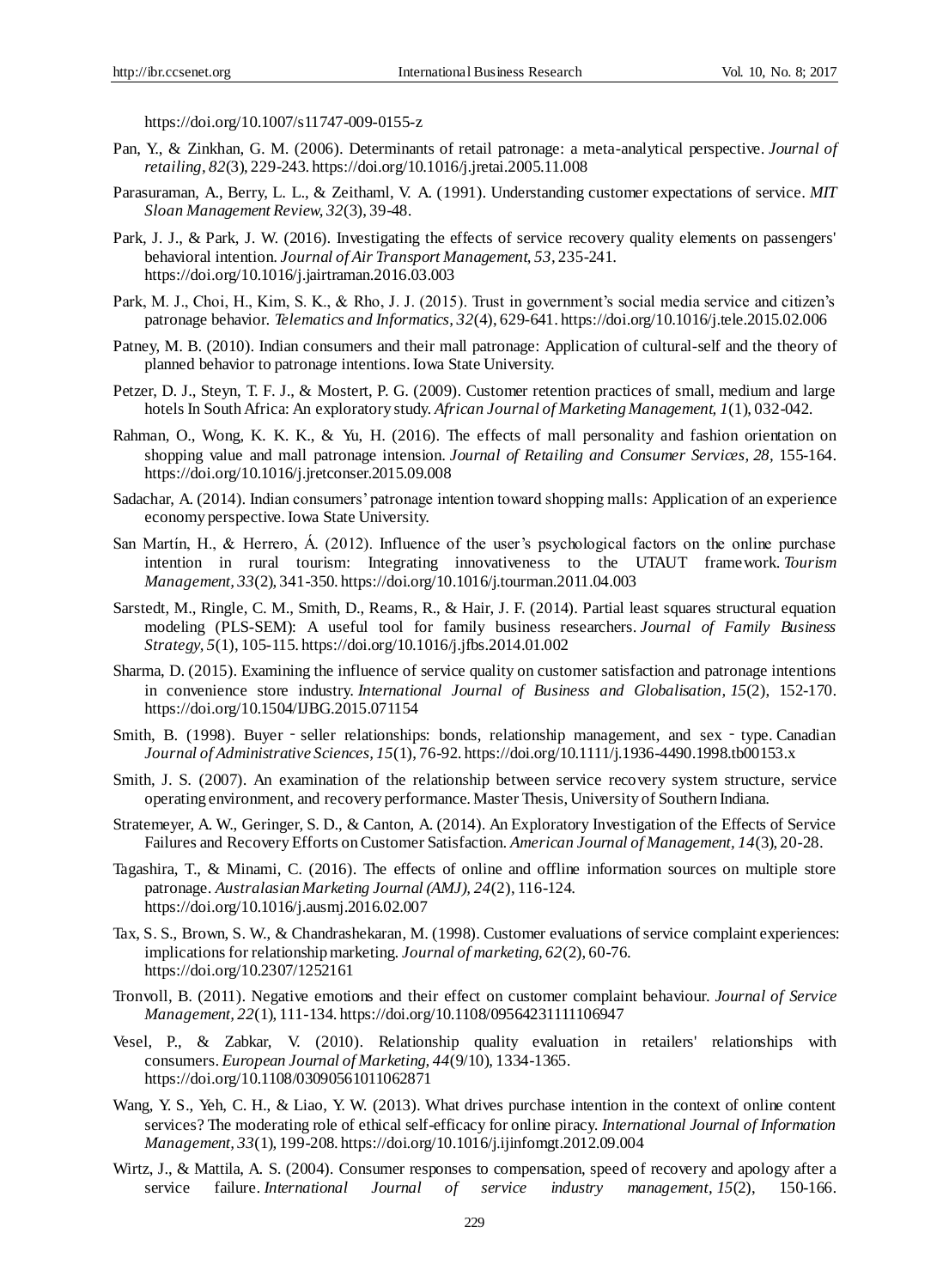https://doi.org/10.1108/09564230410532484

- Wong, Y. H., Hung, H., & Chow, W. K. (2007). Mediating effects of relationship quality on customer relationships: an empirical study in Hong Kong. *Marketing Intelligence and Planning, 25*(6), 581-596. <https://doi.org/10.1108/02634500710819950>
- Woo, K. S., & Ennew, C. T. (2004). Business-to-business relationship quality: An IMP interaction-based conceptualization and measurement. *European Journal of Marketing, 38*(9/10), 1252-1271. https://doi.org/10.1108/03090560410548960
- Yaya, L., Marimon, F., & Casadesus, M. (2013). Can ISO 9001 improve service recovery? *Industrial Management and Data Systems, 113*(8), 1206-1221. https://doi.org/10.1108/IMDS-03-2013-0150
- Zeithaml, V. A., Berry, L. L., & Parasuraman, A. (1996). The behavioral consequences of service quality. *Journal of Marketing, 60,* 31-46. https://doi.org/10.2307/1251929
- Zeithaml, V. A., Parasuraman, A., & Berry, L. L. (1990). Delivering quality service: Balancing customer perceptions and expectations. Simon and Schuster.
- Zemke, R., & Bell, C. (1990). Service recovery: Doing it right the second time. *Training, 27*(6), 42-48.
- Zolfagharian, M. A., & Paswan, A. (2009). Perceived service innovativeness, consumer trait innovativeness and patronage intention. *Journal of Retailing and Consumer Services, 16*(2), 155-162. <https://doi.org/10.1016/j.jretconser.2008.11.007>